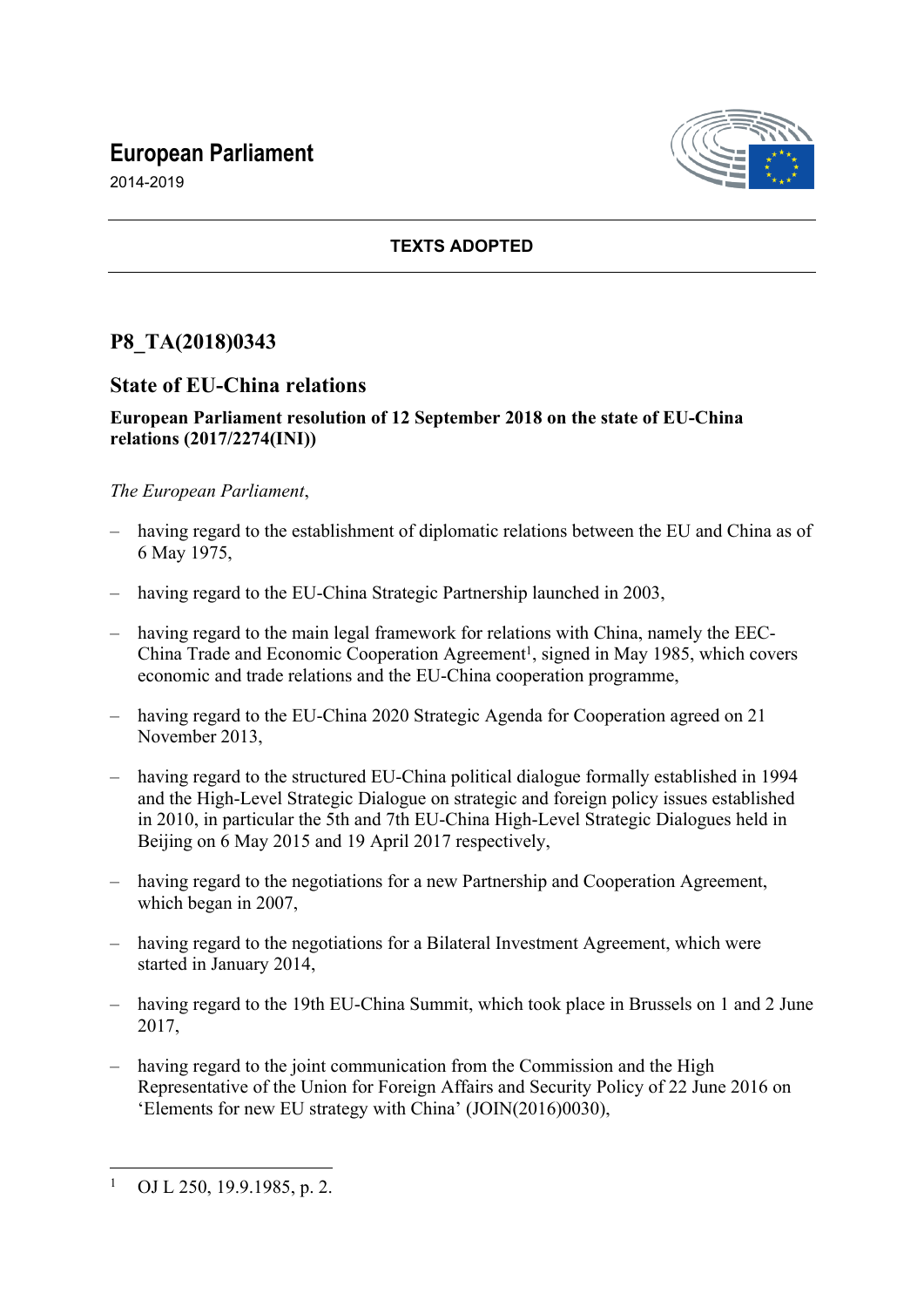- having regard to the Council conclusions of 18 July 2016 on EU Strategy on China,
- having regard to the joint report from the Commission and the High Representative of the Union for Foreign Affairs and Security Policy of 24 April 2018 entitled 'Hong Kong Special Administrative Region: Annual Report 2017' (JOIN(2018)0007),
- having regard to the Council's guidelines of 15 June 2012 on the EU's Foreign and Security Policy in East Asia,
- having regard to the adoption of the new national security law by the Standing Committee of the Chinese National People's Congress on 1 July 2015,
- having regard to the White Paper of 26 May 2015 on China's military strategy,
- having regard to the EU-China dialogue on human rights launched in 1995 and the 35th round thereof, held in Brussels on 22 and 23 June 2017,
- having regard to the more than 60 sectoral dialogues between the EU and China.
- having regard to the establishment in February 2012 of the EU-China High-Level People-to-People Dialogue, which accommodates all EU-China joint initiatives in this field,
- having regard to the scientific and technological cooperation agreement between the European Community and China, which entered into force in 2000<sup>1</sup>, and the Science and Technology Partnership Agreement signed on 20 May 2009,
- having regard to the UN Framework Convention on Climate Change (UNFCCC) and the Paris Climate Agreement, which came into force on 4 November 2016,
- having regard to the Energy Dialogue between the European Community and China,
- having regard to the EU-China Round Tables,
- having regard to the 19th National Congress of the Communist Party of China, which took place from 18 to 24 November 2017,
- having regard to the 'Environmental Protection Tax Law' promulgated by the National People's Congress in December 2016, which came into effect on 1 January 2018,
- having regard to the fact that the International Organisation for Migration has stated that environmental factors have an impact on national and international migration flows, as people leave places with harsh or deteriorating conditions resulting from accelerated climate change<sup>2</sup>,
- having regard to the 2018 EU-China Tourism Year (ECTY), launched in Venice on 19 January 2018,

<sup>1</sup> OJ L 6, 11.1.2000, p. 40.

<sup>2</sup> <https://www.iom.int/migration-and-climate-change>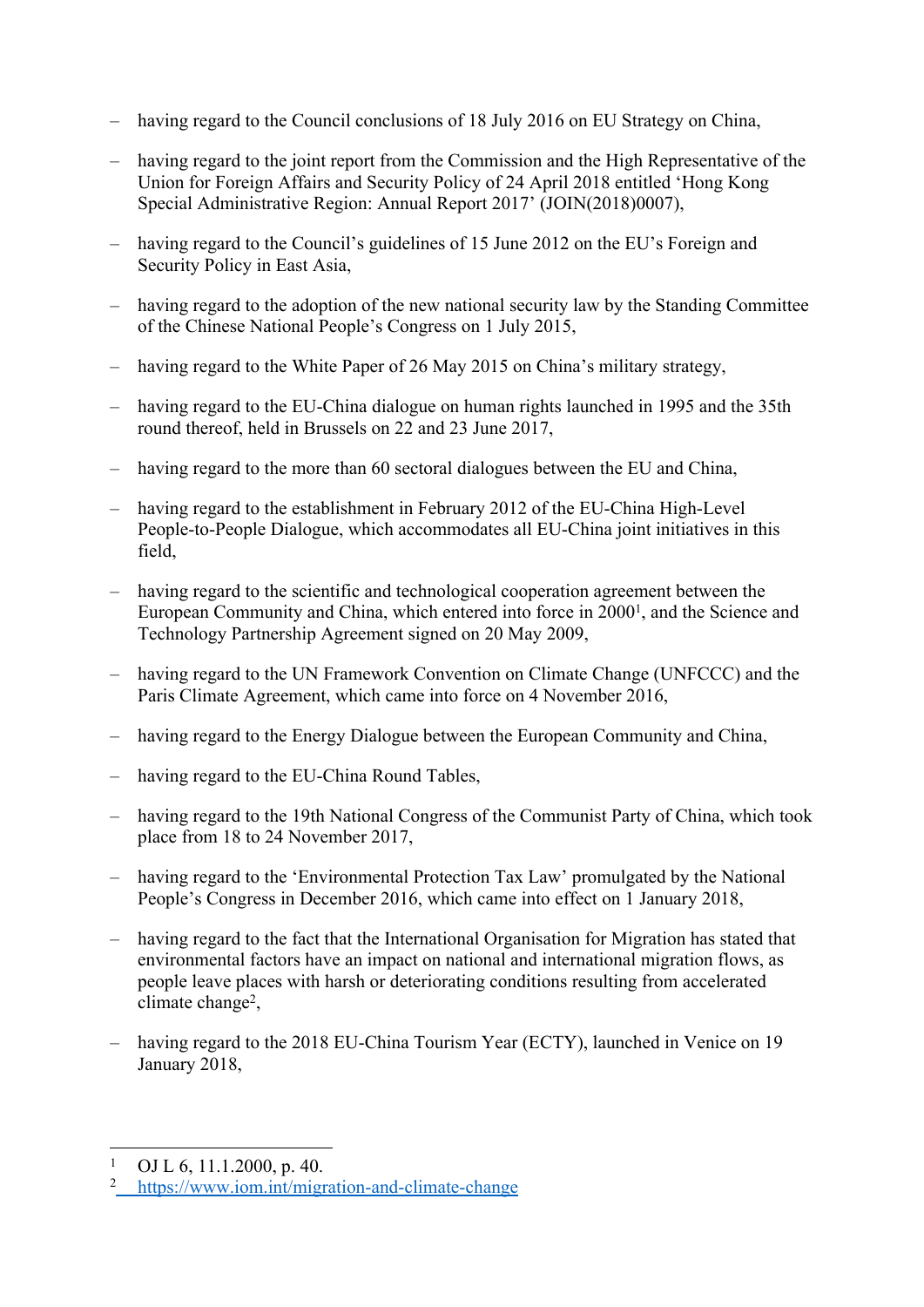- having regard to the report of the Foreign Correspondents' Club of China (FCCC) on working conditions, issued on 30 January 2018 and entitled 'Access Denied – Surveillance, harassment and intimidation as reporting conditions in China deteriorate',
- having regard to EU Statement Item 4 issued at the 37th session of the UN Human Rights Council on 13 March 2018 entitled 'Human rights situation that requires the Council's attention',
- having regard to the 41st EP-China Inter-Parliamentary Meeting, which took place in Beijing in May 2018,
- having regard to its resolutions on China, in particular those of 2 February 2012 on the EU foreign policy towards the BRICS and other emerging powers: objectives and strategies<sup>1</sup>, of 23 May 2012 on EU and China: Unbalanced Trade?<sup>2</sup>, of 14 March 2013 on nuclear threats and human rights in the Democratic People's Republic of Korea<sup>3</sup>, of 5 February 2014 on a 2030 framework for climate and energy policies<sup>4</sup>, of 17 April 2014 on the situation in North Korea<sup>5</sup>, of 21 January 2016 on North Korea<sup>6</sup>, and of 13 December 2017 on the Annual Report on the implementation of the Common Foreign and Security Policy (CFSP)<sup>7</sup> ,
- having regard to its resolutions of 7 September 2006 on EU-China relations<sup>8</sup>, of 5 February 2009 on trade and economic relations with China<sup>9</sup>, of 14 March 2013 on EU-China relations<sup>10</sup>, of 9 October 2013 on the EU-China negotiations for a bilateral investment agreement<sup>11</sup> and on EU-Taiwan trade relations<sup>12</sup>, and of 16 December 2015 on EU-China relations<sup>13</sup>, and to its recommendation of 13 December 2017 to the Council, the Commission and the Vice-President of the Commission / High Representative of the Union for Foreign Affairs and Security Policy on Hong Kong, 20 years after handover<sup>14</sup>,
- having regard to its human rights resolutions of 27 October 2011 on Tibet, in particular self-immolation by nuns and monks<sup>15</sup>, of 14 June 2012 on the human rights situation in Tibet<sup>16</sup>, of 12 December 2013 on organ harvesting in China<sup>17</sup>, of 15 December 2016 on the cases of the Larung Gar Tibetan Buddhist Academy and of Ilham Tohti<sup>18</sup>, of 16 March

- 3 OJ C 36, 29.1.2016, p. 123.
- 4 OJ C 93, 24.3.2017, p. 93.
- 5 OJ C 443, 22.12.2017, p. 83.
- 6 Texts adopted, P8\_TA(2016)0024.
- 7 Texts adopted, P8\_TA(2017)0493.
- 8 OJ C 305 E, 14.12.2006, p. 219.
- 9 <sup>9</sup> OJ C 67 E, 18.3.2010, p. 132.<br><sup>10</sup> OJ C 36, 29, 1, 2016, p. 126.
- <sup>10</sup> OJ C 36, 29.1.2016, p. 126.<br><sup>11</sup> OJ C 181, 19.5.2016, p. 45.
- <sup>11</sup> OJ C 181, 19.5.2016, p. 45.<br><sup>12</sup> OJ C 181, 19.5.2016, p. 52.
- <sup>12</sup> OJ C 181, 19.5.2016, p. 52.<br><sup>13</sup> OJ C 300, 24.11.2017, p. 02
- <sup>13</sup> OJ C 399, 24.11.2017, p. 92.<br><sup>14</sup> Texts adopted P8, TA(2017)
- Texts adopted, P8\_TA(2017)0495.
- <sup>15</sup> OJ C 131 E, 8.5.2013, p. 121.<br><sup>16</sup> OLC 332 E 15 11 2013, p. 69
- <sup>16</sup> OJ C 332 E, 15.11.2013, p. 69.<br><sup>17</sup> OJ C 468, 15, 12, 2016, p. 208.
- OJ C 468, 15.12.2016, p. 208.
- <sup>18</sup> Texts adopted, P8 TA $(2016)0505$ .

<sup>1</sup> OJ C 239 E, 20.8.2013, p. 1.

<sup>2</sup> OJ C 264 E, 13.9.2013, p. 33.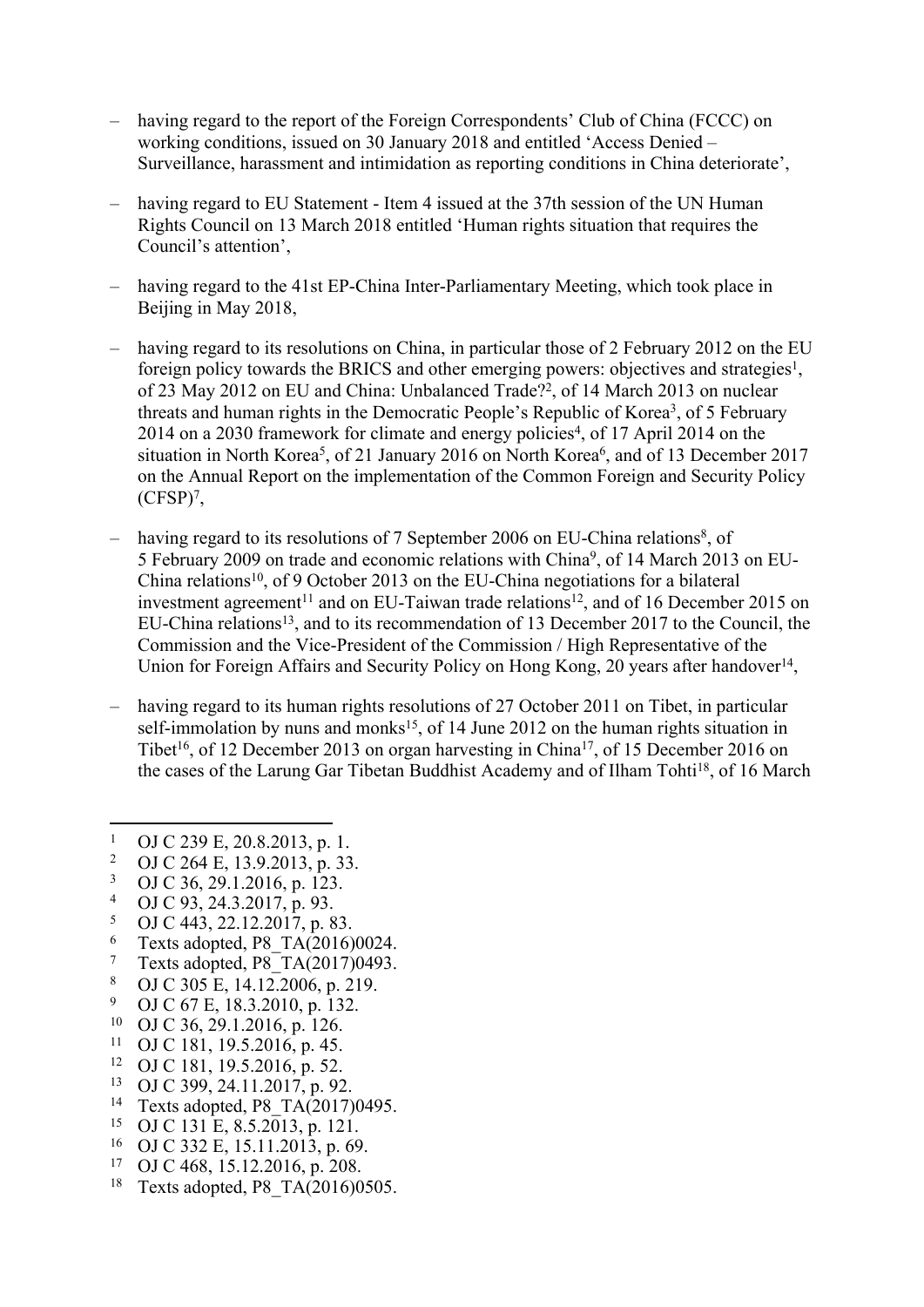2017 on EU priorities for the UN Human Rights Council sessions in 2017<sup>1</sup>, of 6 July 2017 on the cases of Nobel laureate Liu Xiabo and Lee Ming-che<sup>2</sup> and of 18 January 2018 on the cases of human rights activists Wu Gan, Xie Yang, Lee Ming-che and Tashi Wangchuk, and the Tibetan monk Choekyi<sup>3</sup>,

- having regard to the EU arms embargo introduced after the Tiananmen crackdown of June 1989, as supported by Parliament in its resolution of 2 February 2006 on the annual report from the Council to the European Parliament on the main aspects and basic choices of CFSP<sup>4</sup> ,
- having regard to the nine rounds of talks held from 2002 to 2010 between high-ranking representatives of the Chinese Government and the Dalai Lama, to China's White Paper on Tibet entitled 'Tibet's Path of Development Is Driven by an Irresistible Historical Tide' and published by China's State Council Information Office on 15 April 2015, and to the 2008 Memorandum and the 2009 Note on Genuine Autonomy, both presented by the representatives of the 14th Dalai Lama,
- having regard to Rule 52 of its Rules of Procedure,
- having regard to the report of the Committee on Foreign Affairs and the opinions of the Committee on International Trade and the Committee on the Environment, Public Health and Food Safety (A8-0252/2018),
- A. whereas the 19th EU-China Summit in 2017 advanced a bilateral strategic partnership, which has a global impact, and highlighted joint commitments to addressing global challenges, common security threats and the promotion of multilateralism; whereas there are many areas where constructive cooperation could bring mutual benefits, including in international fora such as the UN and G20; whereas the EU and China have confirmed their intention to step up cooperation on the implementation of the 2015 Paris Agreement in combating climate change, cutting back on fossil fuels, promoting clean energy and reducing pollution; whereas further cooperation and coordination between the two sides in this sector is needed, including in the field of research and the exchange of best practices; whereas China has adopted a carbon emissions trading scheme based on the EU's ETS; whereas the EU's vision for multilateral governance is one of a rules-based order and based on universal values such as democracy, human rights, the rule of law, transparency and accountability; whereas in the current geopolitical context, it is more important than ever to promote multilateralism and a rules-based system; whereas the EU expects its relationship with China to be one of reciprocal benefit in both political and economic terms; whereas it expects China to assume responsibilities in line with its global impact and to support the rules-based international order from which it, too, benefits;
- B. whereas cooperation between the EU and China on foreign policy, security and defence, and in the fight against terrorism is extremely important; whereas cooperation between the two sides was essential in securing the Iranian nuclear deal; whereas China's stance played a key role in creating space for negotiations in the North Korean crisis;

<sup>1</sup> Texts adopted, P8\_TA(2017)0089.

<sup>2</sup> Texts adopted, P8\_TA(2017)0308.

<sup>3</sup> Texts adopted, P8<sup>T</sup>A(2018)0014.

<sup>4</sup> OJ C 288 E, 25.11.2006, p. 59.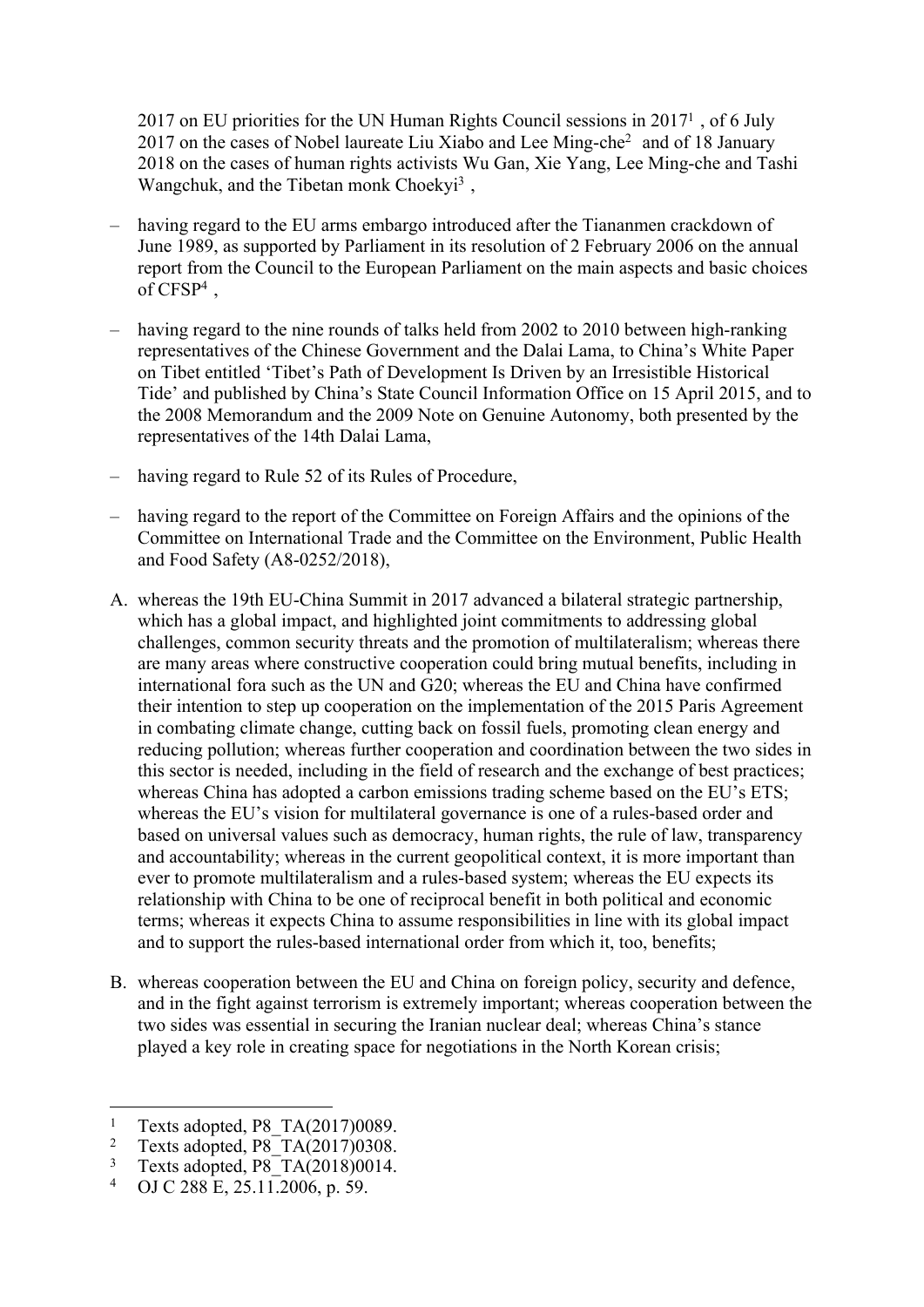- C. whereas largely ignored in Europe, the Chinese leadership has gradually and systematically stepped up its efforts to translate its economic weight into political influence, notably through strategic infrastructure investments and new transport links, as well as strategic communication aimed at influencing European political and economic decision-makers, the media, universities and academic publishers and the wider public in order to shape perceptions about China and convey a positive image of the country, by building up 'networks' of supportive European organisations and individuals across societies; whereas China's surveillance of the large number of mainland students now studying across Europe is cause for concern as are its efforts to control people in Europe who have fled China;
- D. whereas the 16+1 format between China on one hand, and 11 Central and Eastern European Countries (CEEs) and five Balkan countries on the other, was established in 2012 in the aftermath of the financial crisis and as part of Chinese sub-regional diplomacy to develop large-scale infrastructure projects and strengthen economic and trade cooperation; whereas planned Chinese investment and funding in these countries is substantial, but not as important as EU investment and engagement; whereas European countries participating in this format should consider giving greater weight to the notion of one voice for the EU in its relations with China;
- E. whereas China is the fastest-growing market for EU food products;
- F. whereas China's Belt and Road Initiative (BRI), including China's Arctic Policy, is the most ambitious foreign policy initiative the country has ever adopted, comprising geopolitical and security-related dimensions and therefore going beyond the claimed scope of economic and trade policy; whereas BRI was further strengthened with the establishment of the Asian Infrastructure Investment Bank (AIIB) in 2015; whereas the EU insists on a multilateral governance structure and on non-discriminatory implementation of the BRI; whereas the European side wishes to guarantee that any connectivity project under BRI will honour the obligations stemming from the Paris accord as well as ensure that other international environmental, labour and social standards and the rights of indigenous people are upheld; whereas the Chinese infrastructure projects could create large debts for the European governments to Chinese state-owned banks offering loans on non-transparent terms and create few jobs in Europe; whereas some BRI-related infrastructure projects have already placed third governments in a state of over-indebtedness; whereas so far the lion's share of all BRI-related contracts have been awarded to Chinese companies; whereas China is using some of its industrial standards in BRI-related projects in a discriminatory way; whereas BRI-related projects must not be awarded in a non-transparent tender; whereas within the BRI, China is using a multiplicity of channels; whereas 27 national EU ambassadors to Beijing have recently compiled a report that sharply criticises the BRI project, denouncing it as being designed to hamper free trade and put Chinese companies at an advantage; whereas BRI is regrettably devoid of any kind of human rights safeguards;
- G. whereas China's diplomacy has increasingly emerged as a stronger player from the 19th Party Congress and this year's National People's Congress (NPC), with at least five highranking officials in charge of the country's foreign policy and a substantial boost to the budget of the Ministry of Foreign Affairs; whereas a newly created State International Development Cooperation Agency will be in charge of coordinating China's growing budget for foreign aid;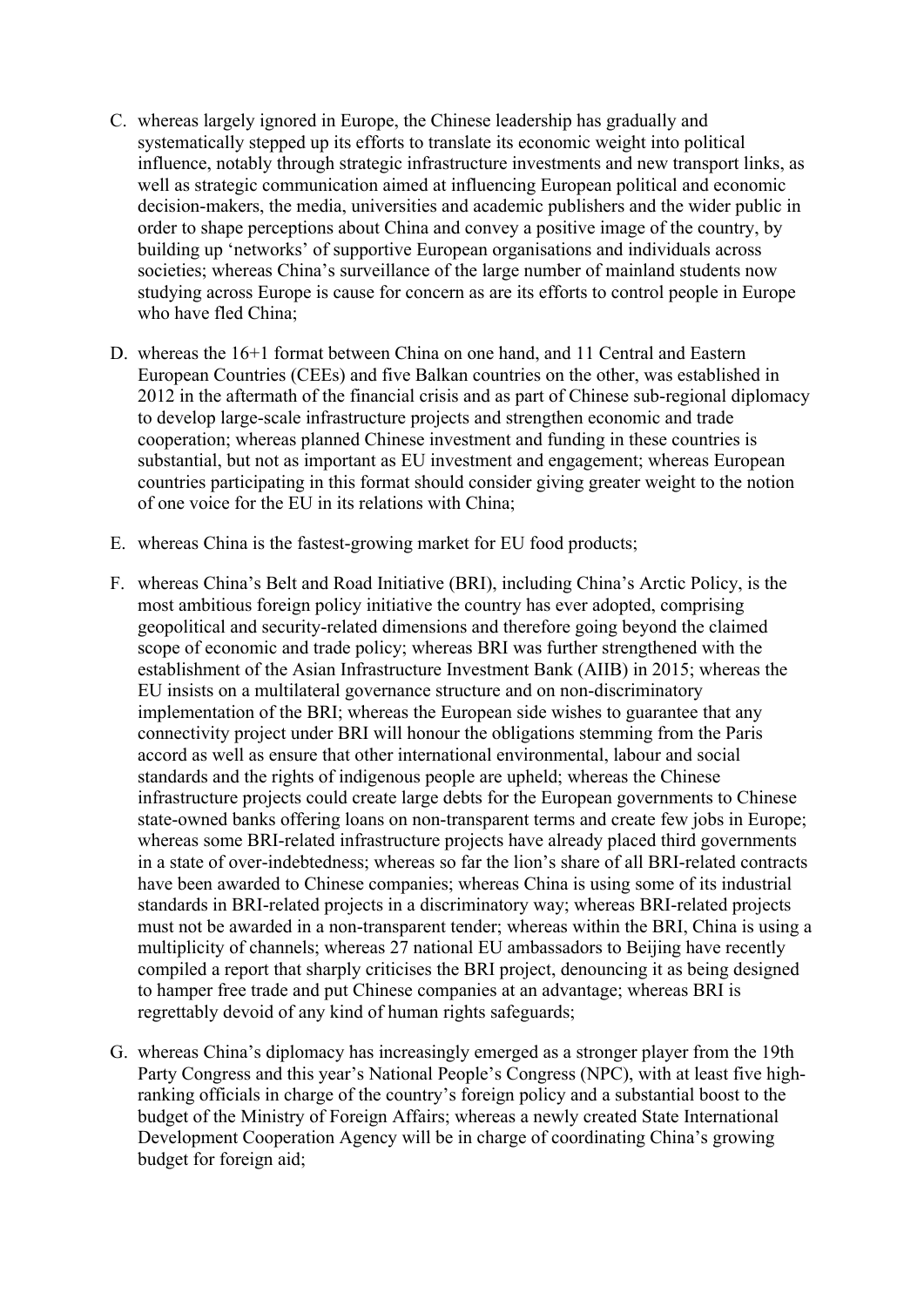- H. whereas China introduced limits on terms of office in the 1980s in response to the excesses of the Cultural Revolution; whereas on 11 March 2018 the NPC voted almost unanimously in favour of abrogating the limit of two consecutive terms for the posts of President and Vice-President of the People's Republic of China;
- I. whereas the Chinese top leadership, while claiming non-interference in other countries' internal affairs, regularly calls into question Western countries' political system in its official communications;
- J. whereas on 11 March 2018, the NPC endorsed the establishment of a National Supervisory Commission, a new party-controlled body designed to institutionalise and expand control over all civil servants in China, listing it as a state body within China's Constitution;
- K. whereas in 2014, the State Council of China announced detailed plans to create a Social Credit System with the aim of rewarding behaviour that the Party considers financially, economically and socio-politically responsible, while sanctioning non-compliance with its policies; whereas the project of social credit scoring will likely also have an impact on foreigners living and working in China, including EU citizens, and entail consequences for EU and other foreign companies operating in the country;
- L. whereas it is clear that in some regions of China, the livelihoods of the rural population will deteriorate because of variations in temperature and precipitation and through other climate extremes; whereas relocation planning has become an effective adaptation policy option to reduce climate-induced vulnerability and poverty<sup>1</sup>;
- M. whereas the human rights situation in China has continued to deteriorate with the government stepping up its hostility toward peaceful dissent, the freedom of expression and religion, and the rule of law; whereas civil society activists and human rights defenders are being detained, prosecuted and sentenced on the basis of vague charges such as 'subverting state power' and 'picking quarrels and provoking trouble', and are often detained incommunicado at undisclosed locations, without access to medical care or legal representation; whereas detained human rights defenders and activists are sometimes held in 'residential surveillance in a designated location', a method used to cut off detainees from contact, during which torture and ill-treatment are frequently reported; whereas China continues to deny free speech and the freedom to inform, and a high number of journalists, bloggers and independent voices have been imprisoned; whereas in its strategic framework on human rights and democracy, the EU has pledged that human rights, democracy, and rule of law will be promoted 'in all areas of the EU's external actions without exception' and that the EU will 'place human rights at the centre of its relations with all third countries including strategic partners'; whereas the EU-China summits have to be used to bring about concrete results in the field of human rights, namely the release of jailed human rights defenders, lawyers and activists;
- N. whereas EU diplomats have at times been prevented by the Chinese authorities from observing trials or visiting human rights defenders, work that is in line with the EU Guidelines on Human Rights Defenders;

<sup>1</sup> Y. Zhen, J. Pan, X. Zhang, 'Relocation as a policy response to climate change vulnerability in Northern China', ISSC and UNESCO 2013, *World Social Science Report 2013, Changing Global Environments*, pp. 234-241.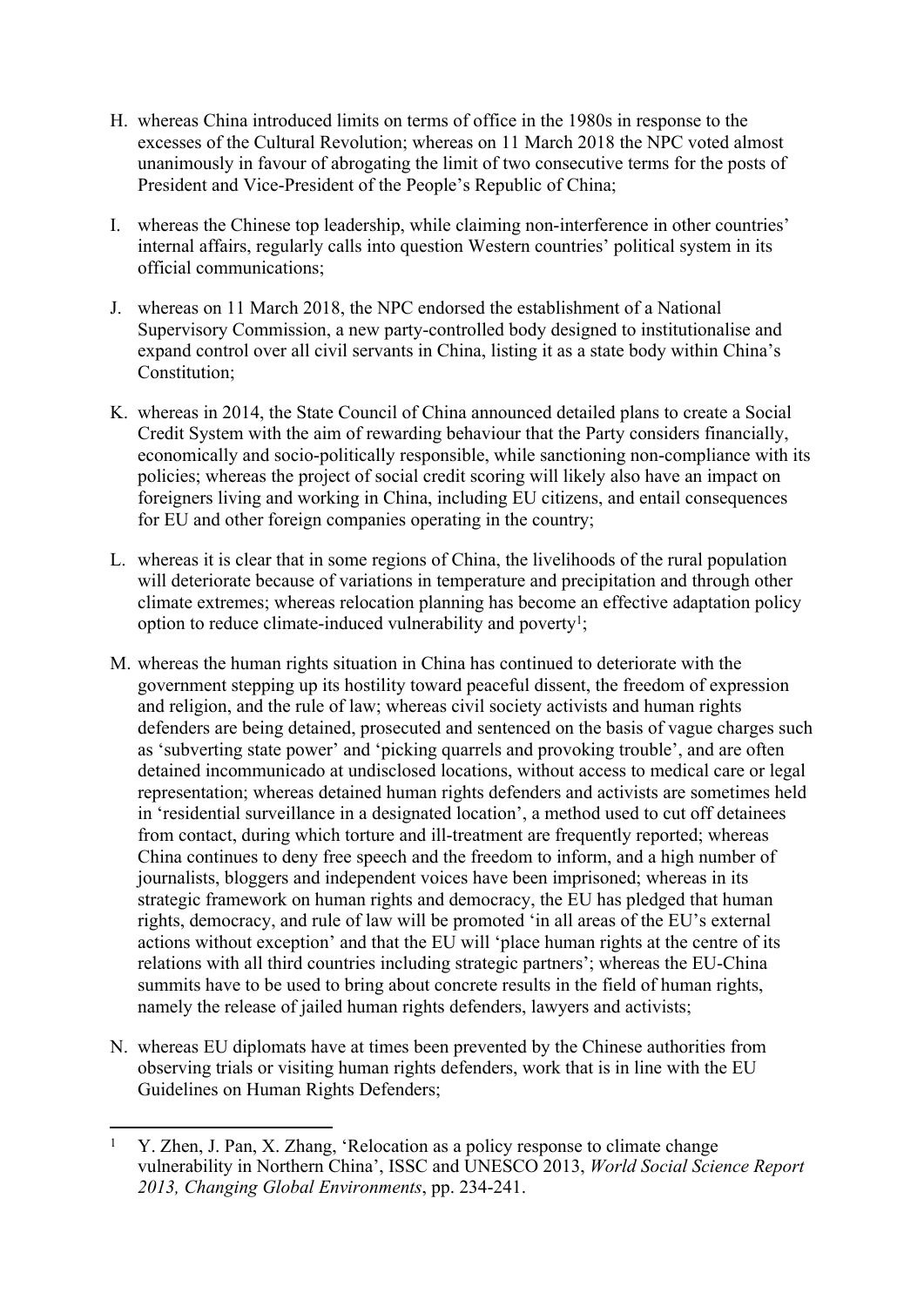- O. whereas China has set up a sprawling state architecture of digital surveillance, ranging from predictive policing to the arbitrary collection of biometric data in an environment devoid of privacy rights;
- P. whereas the Chinese Government has passed a slew of new laws, in particular, the State Security Law, passed on 1 July 2015, the Counterterrorism Law, the Cybersecurity Law and the Overseas NGO Management Law (ONGO Law), that designate public activism and peaceful criticism of the government as state security threats, strengthen the censorship, surveillance and control of individuals and social groups and deter individuals from campaigning for human rights;
- Q. whereas the ONGO Law, which came into force on 1 January 2017, is one of the biggest challenges to international NGOs (INGOs) because this law regulates all activities in China funded by INGOs and provincial security officers are primarily responsible for implementing the ONGO Law;
- R. whereas the new regulations on religious affairs that took effect on 1 February 2018 are more restrictive towards religious groups and activities and force them to fall more closely into line with party policies; whereas the new rules threaten persons associated with religious communities that do not have legal status in the country with the imposition of fines when they travel abroad for the purpose of religious education, in the broad sense, and even more so for pilgrimages, which are subject to fines amounting to a multiple of the lowest salary; whereas freedom of religion and conscience has reached a new low since the start of the economic reforms and the opening up of China in the late 1970s; whereas religious communities have been facing increasing repression in China, with Christians, both in underground and state-sanctioned churches, being targeted through the harassment and detention of believers, the demolition of churches and the crackdown on Christian gatherings;
- S. whereas the situation in Xinjiang, where 10 million Muslim Uighurs and ethnic Kazakhs live, has rapidly deteriorated, in particular since President Xi's ascension to power, as absolute control of Xinjiang has been elevated to a top priority, driven by both periodic terrorist attacks in or allegedly connected to Xinjiang by Uighurs and the strategic location of the Xinjiang Uighur Autonomous Region for the BRI; whereas an extrajudicial detention programme has been established, holding tens of thousands of people who are forced to undergo political 're-education', as well as the development of a sophisticated network of invasive digital surveillance, including facial recognition technology and data collection, mass deployment of police, and strict restrictions on religious practices and the Uighur language and customs;
- T. whereas the situation in Tibet has deteriorated over the past few years, in spite of economic growth and infrastructure development, with the Chinese Government curtailing a wide range of human rights under the pretext of security and stability, and engaging in relentless attacks against Tibetan identity and culture; whereas the surveillance and control measures have been on the increase over the past few years as well as arbitrary detentions, acts of torture and ill-treatment; whereas the Chinese Government has created in Tibet an environment in which there are no limits to state authority, a climate of fear is pervasive, and every aspect of public and private life is tightly controlled and regulated; whereas in Tibet, any acts of non-violent dissent or criticism of state policies with regard to ethnic or religious minorities can be considered as 'splittist' and therefore criminalised; whereas access to the Tibet Autonomous Region today is more restricted than ever for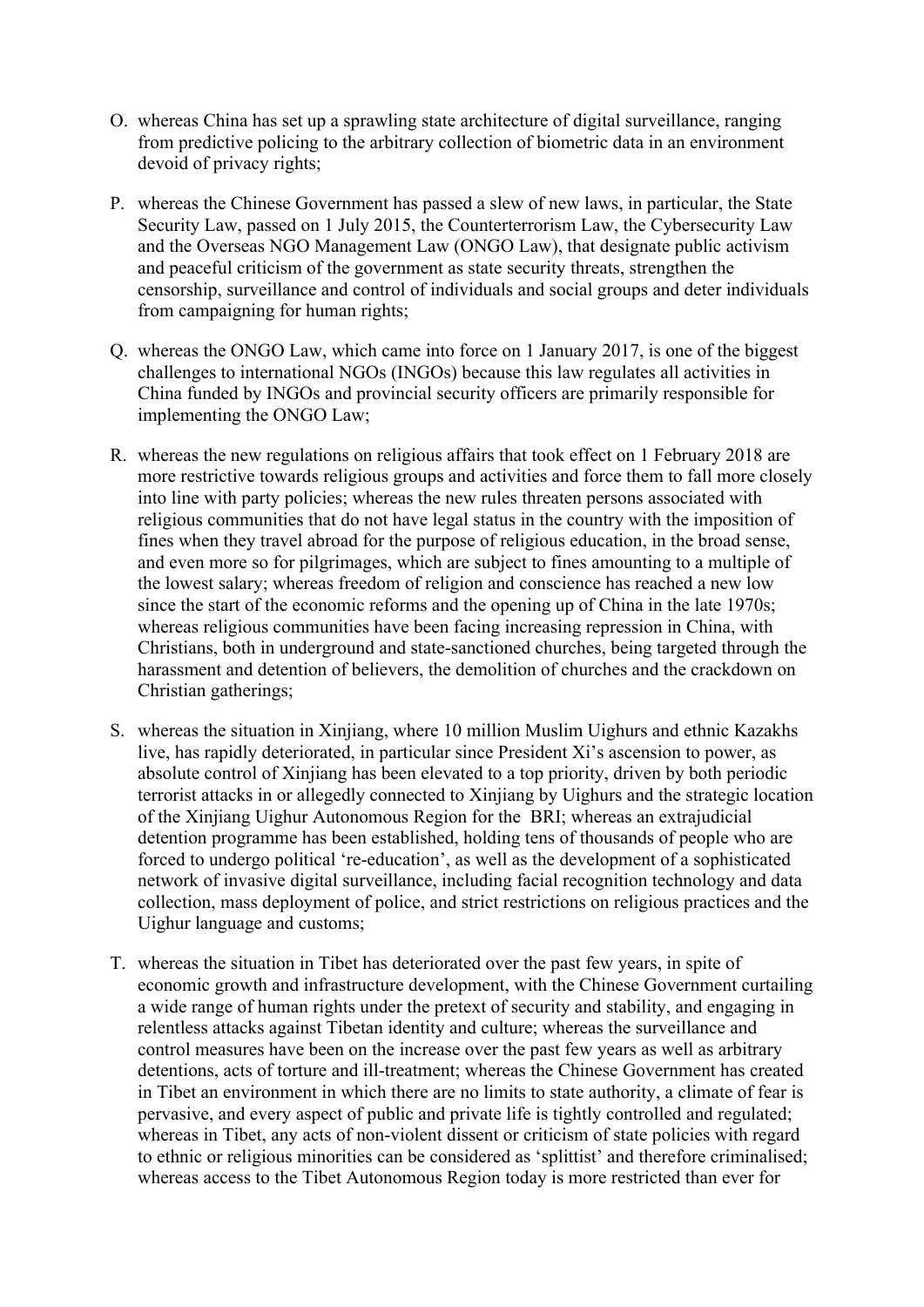foreigners, including EU citizens, particularly for journalists, diplomats and other independent observers, and even more difficult for EU citizens of a Tibetan background; whereas no progress has been made in the resolution of the Tibetan crisis in the last few years as the last round of peace talks took place in 2010; whereas the deterioration of the humanitarian situation in Tibet has led to an increase of self-immolation cases with a total number of 156 since 2009;

- U. whereas the People's Republic of China (PRC) State Council issued a white paper on the practice of the 'one country, two systems' policy in Hong Kong on 10 June 2014, stressing that the autonomy of the Hong Kong Special Administrative Region (SAR) is ultimately subject to the central PRC Government's authorisation; whereas over the years the people of Hong Kong have witnessed mass demonstrations in favour of democracy, media freedom and the full implementation of the Basic Law; whereas Hong Kong's traditional open society has paved the way for the development of a genuine and independent civil society that actively and constructively takes part in the public life of the SAR;
- V. whereas the contrasting political developments of the PRC and Taiwan, with an increasingly authoritarian and nationalist party-state regime on one side and a multi-party democracy on the other, raises the danger of an escalation of the cross-strait relations; whereas the EU adheres to the 'one China' policy as regards Taiwan, and supports the 'one country, two systems' principle as regards Hong Kong;
- W. whereas after over three years of talks, China and the Association of Southeast Asian Nations (ASEAN) agreed in August 2017 on a one-page framework as a basis for future discussions on a Code of Conduct (CoC) for all parties in the South China Sea; whereas the disputed Chinese land reclamation has largely been completed in the Spratly Islands, but continued last year in the Paracel Islands further north;
- X. whereas China too is becoming a more active and important external player in the Middle East due to its obvious economic, security and geopolitical interests;
- Y. whereas China is increasingly providing Official Development Aid (ODA) and is emerging as a major actor in development policy, providing a much-needed boost to development policy but at the same time raising concerns about local ownership of projects;
- Z. whereas China's presence and investments in Africa have been greatly increasing and this has led to an exploitation of natural resources often without any consultation of local populations;
- 1. Reasserts that the EU-China Comprehensive Strategic Partnership is one of the most important partnerships for the EU and that there is still much more potential for deepening this relationship and for further cooperation in the international arena; stresses the importance of strengthening cooperation and coordination in the field of global governance and international institutions, notably at UN and G20 level; stresses that in the context of a complex, globalised and multipolar world where China has become a significant economic and political actor, the EU has to maintain opportunities for a constructive dialogue and cooperation and to promote all necessary reforms in areas of common interest; reminds China of its international obligations and responsibilities in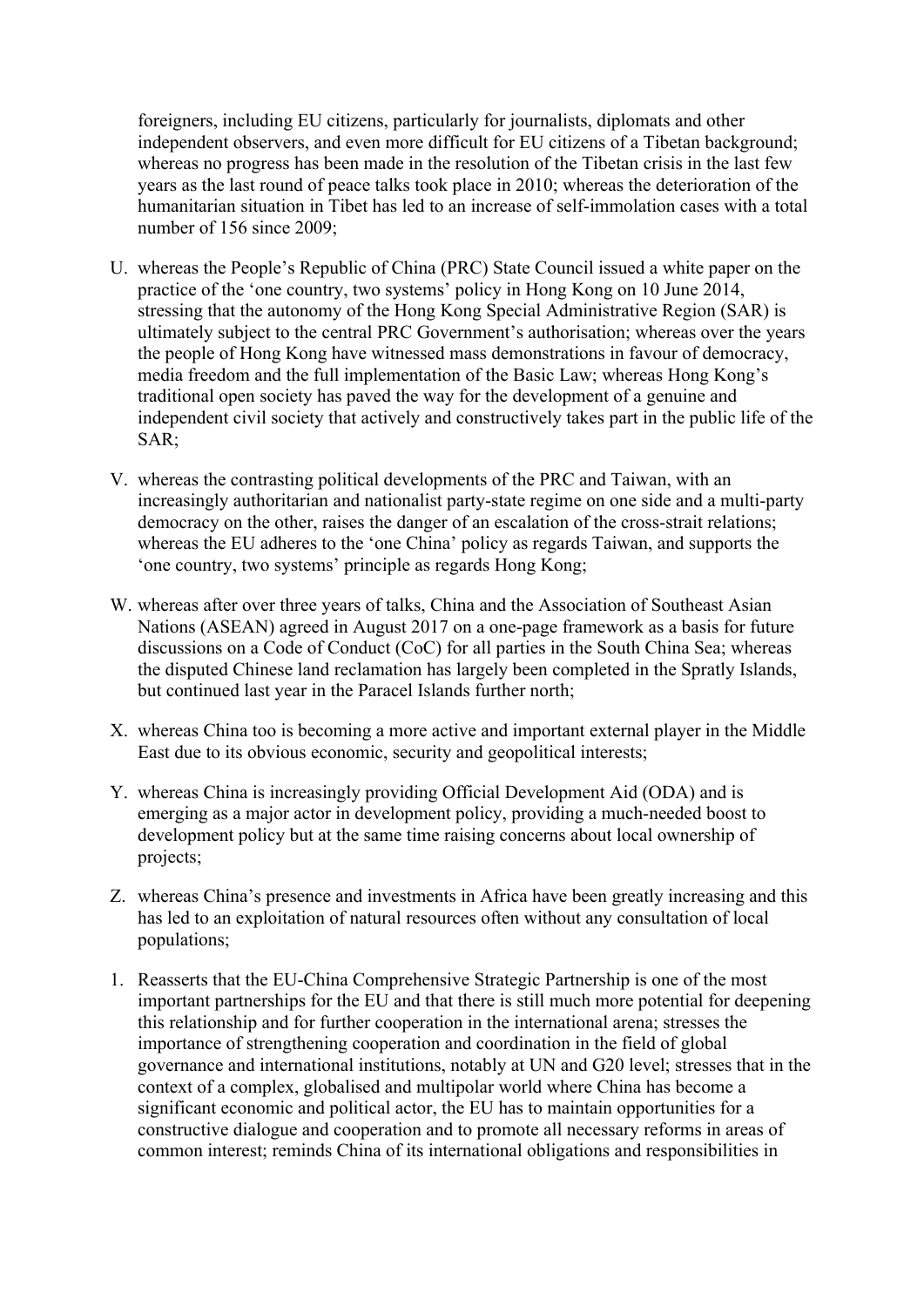terms of contributing to peace and global security, as a permanent member of the UN Security Council;

- 2. Recalls that the EU-China Comprehensive Strategic Partnership is founded on a shared commitment to openness and working together as part of a rules-based international system; stresses that both sides have committed to establishing a transparent, just and equitable system of global governance, sharing the responsibility for promoting peace, prosperity and sustainable development; recalls that the EU's engagement with China should be principled, practical and pragmatic, staying true to its interests and values; is concerned that the increase in China's global economic and political weight over the past decade has put the shared commitments at the core of EU-China relations to the test; underlines China's responsibilities as a global power and calls on the authorities to ensure in all circumstances respect for international law, democracy, human rights and fundamental freedoms, in accordance with the UN Charter and the Universal Declaration on Human Rights and other international instruments signed or ratified by China; calls on the Council, the European External Action Service (EEAS) and the Commission to ensure that EU-China cooperation is grounded in the rule of law, universality of human rights, the international human rights commitments undertaken by both sides and the commitment to progress towards the achievement of the highest standard of human rights protection; stresses that reciprocity, a level playing field and fair competition across all areas of cooperation should be strengthened;
- 3. Stresses that addressing global and regional challenges, such as security, disarmament, non-proliferation, counter-terrorism and cyberspace, cooperation on peace, climate change, energy, oceans and resource efficiency, deforestation, wildlife trafficking, migration, global health, development and combatting the destruction of cultural heritage sites and the looting and trafficking of illegal antiquities all require genuine partnership between the EU and China; urges that the EU capitalise on China's commitment to tackling global problems such as climate change and further extend successful cooperation in peacekeeping with China, as one of the biggest contributors to the UN budget and an increasing contributor of troops to UN peacekeeping operations, to other areas of joint interest while promoting multilateralism and a global governance based on respect for international law, including international humanitarian and human rights law; welcomes in this regard the successful counter-piracy cooperation since 2011 in the Gulf of Aden; calls on the EU and its Member States to proactively promote the EU's economic and political interests and to defend EU values and principles; stresses that multilateralism is one of the core EU values with regard to global governance and that it must be actively safeguarded when dealing with China;
- 4. Notes that the High Representative's and the Commission's Joint Communication 'Elements for a new EU Strategy on China', together with the Council conclusions of 18 July 2016, provide the policy framework for EU engagement with China over the coming years;
- 5. Underlines that the Council has concluded that in conducting their relations with China, Member States, the High Representative and the Commission will cooperate to ensure consistency with EU law, rules and policies, and that the overall outcome is beneficial for the EU as a whole;
- 6. Recalls that as it continues to grow and integrate into the global economy through its 'going out' policy as announced in 2001, China seeks to increase its access to the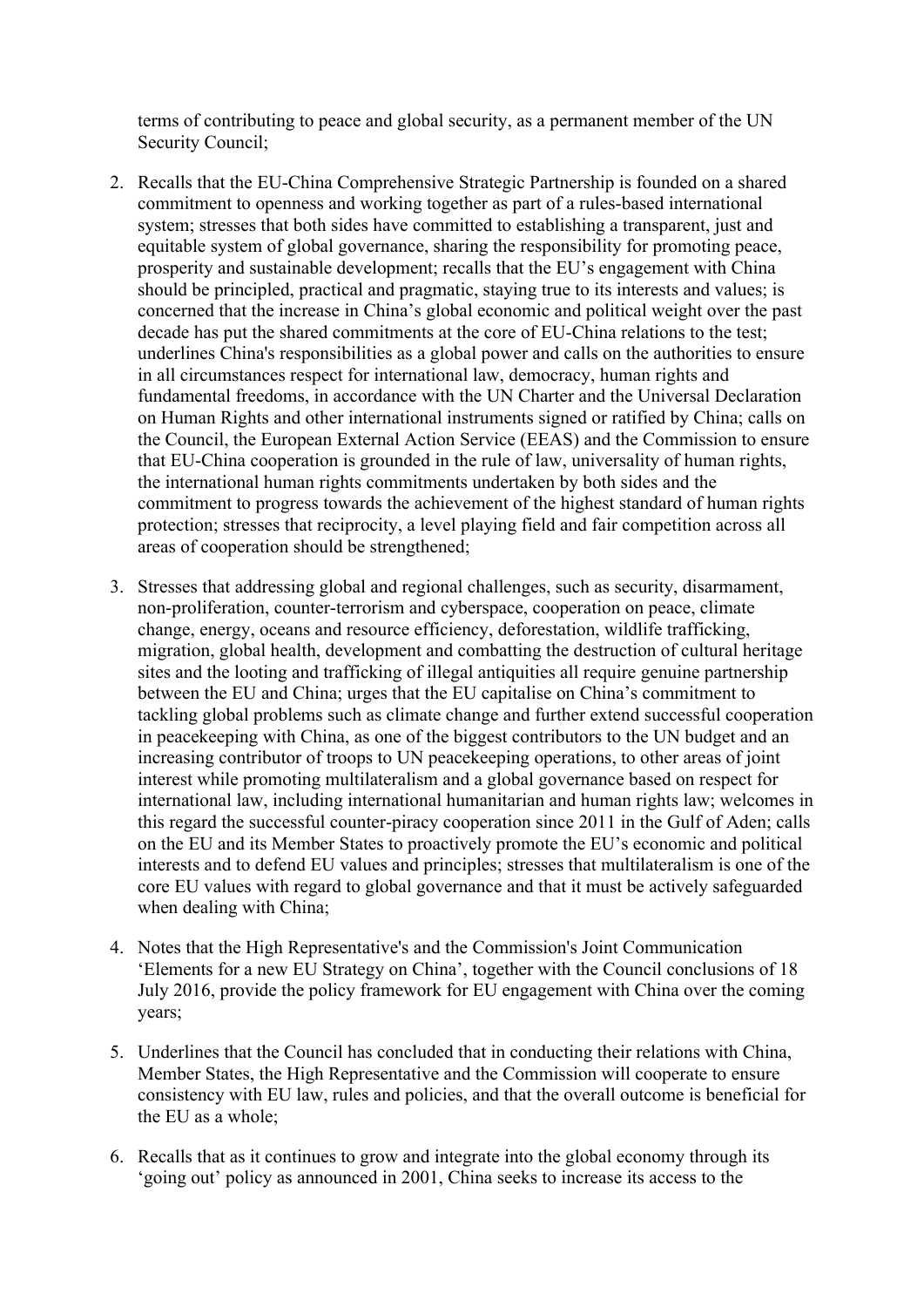European market for Chinese goods and services and to technology and know-how in order to support plans such as 'Made in China 2025', and to strengthen its political and diplomatic influence in Europe; stresses that these ambitions have intensified in particular in the aftermath of the 2008 global financial crisis, shaping new dynamics in EU-China relations;

- 7. Calls on those Member States participating in the 16+1 format to ensure that their participation in this format enables the EU to have one voice in its relationship with China; calls on those Member States to carry out sound analysis and scrutiny of suggested infrastructure projects involving all the stakeholders and to ensure no compromising of national and European interests for short-term financial support and long- term commitments to Chinese involvement in strategic infrastructure projects and potentially greater political influence, which would undermine the EU's common positions on China; is aware of China's increasing influence on the infrastructure and markets of the EU candidate countries; underlines the necessity of transparency of the format by inviting the EU institutions to its meetings and keeping them fully briefed on its activities in order to ensure that relevant aspects are coherent with EU policy and legislation and give all sides mutual benefits and opportunities;
- 8. Notes the Chinese interest in strategic infrastructure investments in Europe; concludes that the Chinese Government is using the BRI as a very effective narrative framework for elements of its foreign policy and that EU public diplomacy efforts need to be strengthened in the light of this development; supports the call on China to adhere to the principles of transparency in public procurement as well as environmental and social standards; calls on all EU Member States to support EU public diplomacy responses; suggests that data on all Chinese infrastructure investments in EU Member States and countries in process of EU accession negotiations be shared with the EU institutions and other Member States; recalls that such investments are part of an overall strategy to have Chinese state-controlled or state-funded companies take control of banking and the energy sector, as well as other supply chains; underlines six overarching challenges of the BRI: a multilateral approach to BRI governance; very little local labour employed, receiving country and third-country contractor involvement extremely limited (about 86 percent of BRI projects involve Chinese contractors), construction materials and equipment imported from China, lack of transparency on tenders, and the potential use of Chinese standards instead of international standards; insists that the BRI must include human rights safeguards, and believes that it is of the utmost importance to develop synergies and projects in full transparency and with the involvement of all the stakeholders and in line with EU legislation, while complementing EU policies and projects in order to deliver benefits for all countries along the planned routes; welcomes the setting-up of the EU-China Connectivity Platform, which promotes cooperation in transport infrastructure across the Eurasian continent; notes with satisfaction that several infrastructure projects have been identified, and underlines that projects should be implemented on the basis of key principles such as promotion of economically, socially and environmentally sustainable projects, geographic balance, and a level playing field among investors and project promoters, as well as transparency;
- 9. Takes positive note that the EU policy on China forms part of a rounded policy approach to the Asia-Pacific region, taking full advantage and account of the EU's close relations with partners such as the United States, Japan, South Korea, the ASEAN countries, Australia and New Zealand;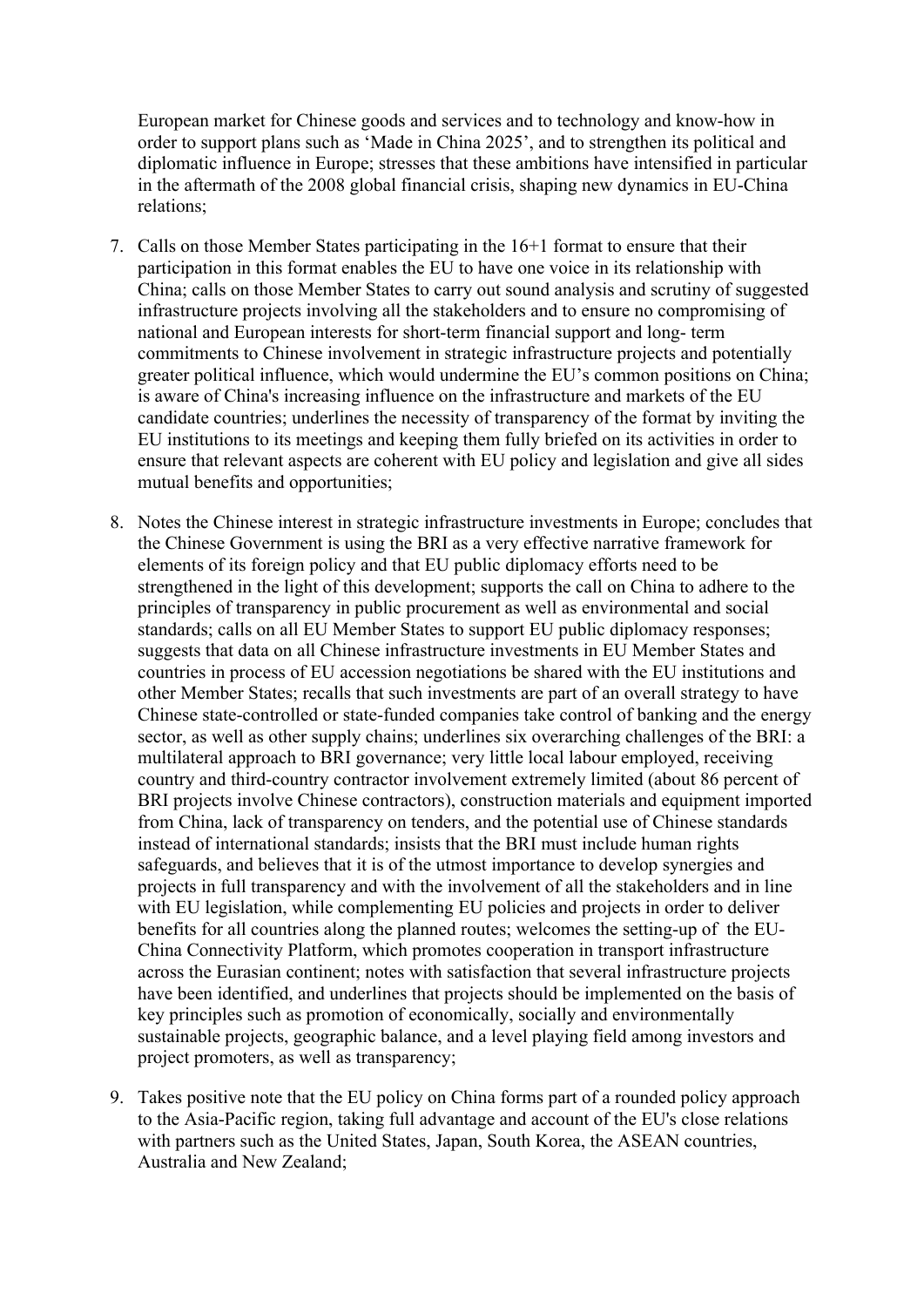- 10. Stresses that EU-China cooperation should be more people-oriented and deliver more real benefits to citizens in order to build mutual trust and understanding; calls on the EU and China to live up to the promises made on the occasion of the 4th EU-China High Level People-to-People Dialogue in 2017, and to promote more interactions among people, for instance by intensifying cultural cooperation in the field of education, training, youth and gender equality and joint initiatives in the field of people-to-people exchange;
- 11. Draws attention to the need for greater support to students and scholars from China who are in Europe, so that they are less vulnerable to being pressured by Chinese authorities to surveil one another and to become tools of the Chinese state, as well as the importance of looking very carefully at substantial mainland funding to academic institutions across Europe;
- 12. Welcomes the outcome of the 4th EU-China High Level People-to-People Dialogue that took place on 13 and14 November 2017 in Shanghai; stresses that the High Level Peopleto-People Dialogue should help build mutual trust and consolidate intercultural understanding between EU and China;
- 13. Welcomes the 2018 EU-China Tourism Year (ECTY); highlights that besides its economic significance, it is a fine example of EU cultural diplomacy in the framework of the EU-China strategic partnership, as well as a way to develop a better understanding between European and Chinese peoples; underlines that the 2018 EU-China Tourism Year coincides with the European Year of Cultural Heritage and that an increasing number of Chinese tourists highly value the cultural richness of Europe;
- 14. Calls on the EU Member States to urgently and decisively step up collaboration and unity on their China policies, including in the UN fora, in view of the EU's failure, for the first time ever, to make a joint statement on China's human rights records at the UN Human Rights Council in Geneva in June 2017; strongly suggests taking advantage of Europe's much greater collective bargaining power with China, and that Europe defends its democracies so as to better face up to China's systematic efforts to influence its politicians and civil society, in order to shape an opinion more conducive to China's strategic interests; in that regard calls on the larger Member States to use their political and economic weight towards China to promote the EU's interests; is concerned that China is also attempting to influence educational and academic institutions and their curricula; proposes that the EU and the Member States foster high-quality European thinktanks on China in order to ensure the availability of independent expert advice for strategic orientations and decision-making;
- 15. Underlines that the promotion of human rights and the rule of law must be at the core of the EU's engagement with China; firmly condemns the ongoing harassment, arbitrary arrest and prosecution of human rights defenders, lawyers, journalists, bloggers, academics and labour rights defenders and their families without due process, including foreign nationals both in mainland China and abroad; underlines that a vibrant civil society and the work of human rights defenders are key to an open and prosperous society; stresses the importance for the EU to robustly act to promote full respect for human rights in the context of its relationship with China, focusing on both immediate results such as to end the government's crackdown on human rights defenders, civil society actors and dissidents, to end all judicial harassment and intimidation against them, to immediately and unconditionally release all political prisoners, including EU citizens and medium/long-term goals such as legal and policy reforms in line with international human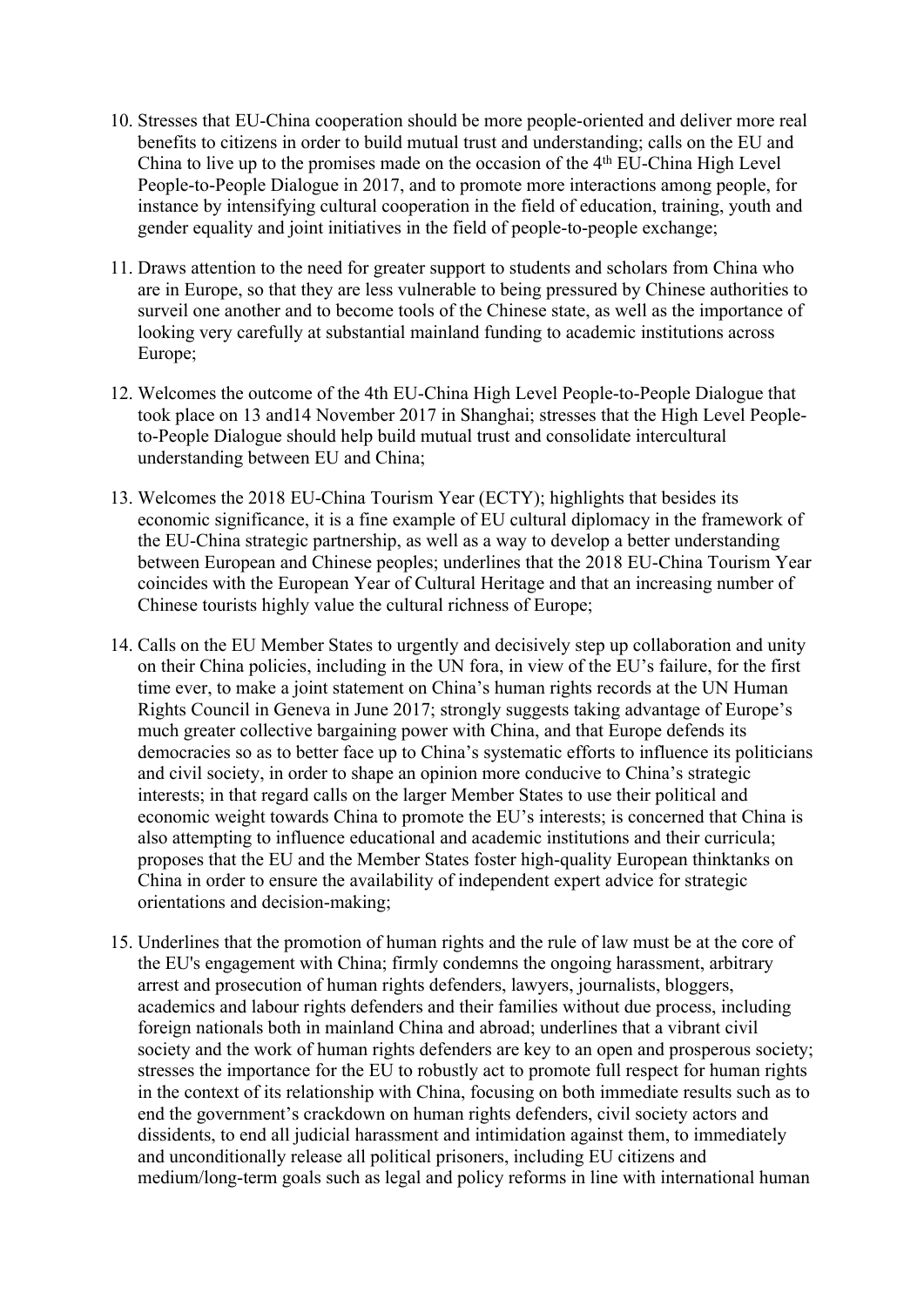rights law. and to develop, implement and continue to adapt a strategy to maintain visibility of EU action on human rights in China, including a strategy on public communications; insists that EU and Member State diplomats must not be prevented or obstructed from implementing the EU Guidelines on Human Rights Defenders; commits that the EU must prioritise providing protection and support for human rights defenders at risk;

- 16. Calls on the EU and its Member States to pursue a more ambitious, united and transparent policy with regard to human rights in China and to substantially consult and engage with civil society, in particular ahead of high-level meetings and human rights dialogues; underlines that the EU at the 35th round of the EU-China Human Rights Dialogue emphasised the deteriorating situation for civil and political rights in China, including restrictions on freedom of expression; calls on China to act upon the issues raised at the Human Rights Dialogue, to fulfil its international obligations and to respect its own constitutional safeguards for upholding the rule of law; insists on maintaining a regular, high-level and results-oriented human rights dialogue; is concerned that the evaluation of human rights dialogues with China have never been public and has never been open to independent groups from China; calls on the EU to set clear benchmarks for progress, to ensure more transparency and to involve independent Chinese voices in the discussion; calls on the EU and its Member States to disclose, collect and address all forms of visa harassment (delayed or denied visa issuance/access with no reasons given and pressure applied by Chinese authorities during the application process in forms of 'interviews' with Chinese interlocutors unwilling to identify themselves) regarding scholars, journalists or members of civil society organisations;
- 17. Is seriously worried about the findings of the FCCC's 2017 report that the Chinese Government has intensified its attempts to deny or restrict the access of foreign journalists to large parts of the country while increasing the use of the visa renewal process to pressure unwanted correspondents and news organisations; urges the EU and its Member States to demand from the Chinese authorities reciprocity in press freedom, and warns against the pressure foreign correspondents are experiencing at home as Chinese diplomats reach out to media headquarters to criticise the work of reporters in the field;
- 18. Notes that the PRC is the EU's second-largest trading partner and that the EU is the PRC's largest trading partner; stresses the constant growth in trade between the two but considers the balance of trade in goods to be skewed in the PRC's favour; calls for a cooperative approach and a constructive attitude in order to effectively address matters of concern and exploit the great potential of EU-PRC trade; calls on the Commission to intensify cooperation and dialogue with the PRC;
- 19. Notes the findings of recent investigations that since 2008, China has acquired assets in Europe worth USD 318 billion; notes that this figure does not include several mergers, investments and joint ventures;
- 20. Notes that the PRC is a major global trade player and that the country's large market could in principle represent, particularly in the current global trade context, a good opportunity for the EU and for European businesses; recalls that Chinese companies, including state-owned enterprises, are benefiting from wide open markets in the EU; acknowledges the remarkable results of the PRC in lifting hundreds of millions of citizens out of poverty over the past four decades;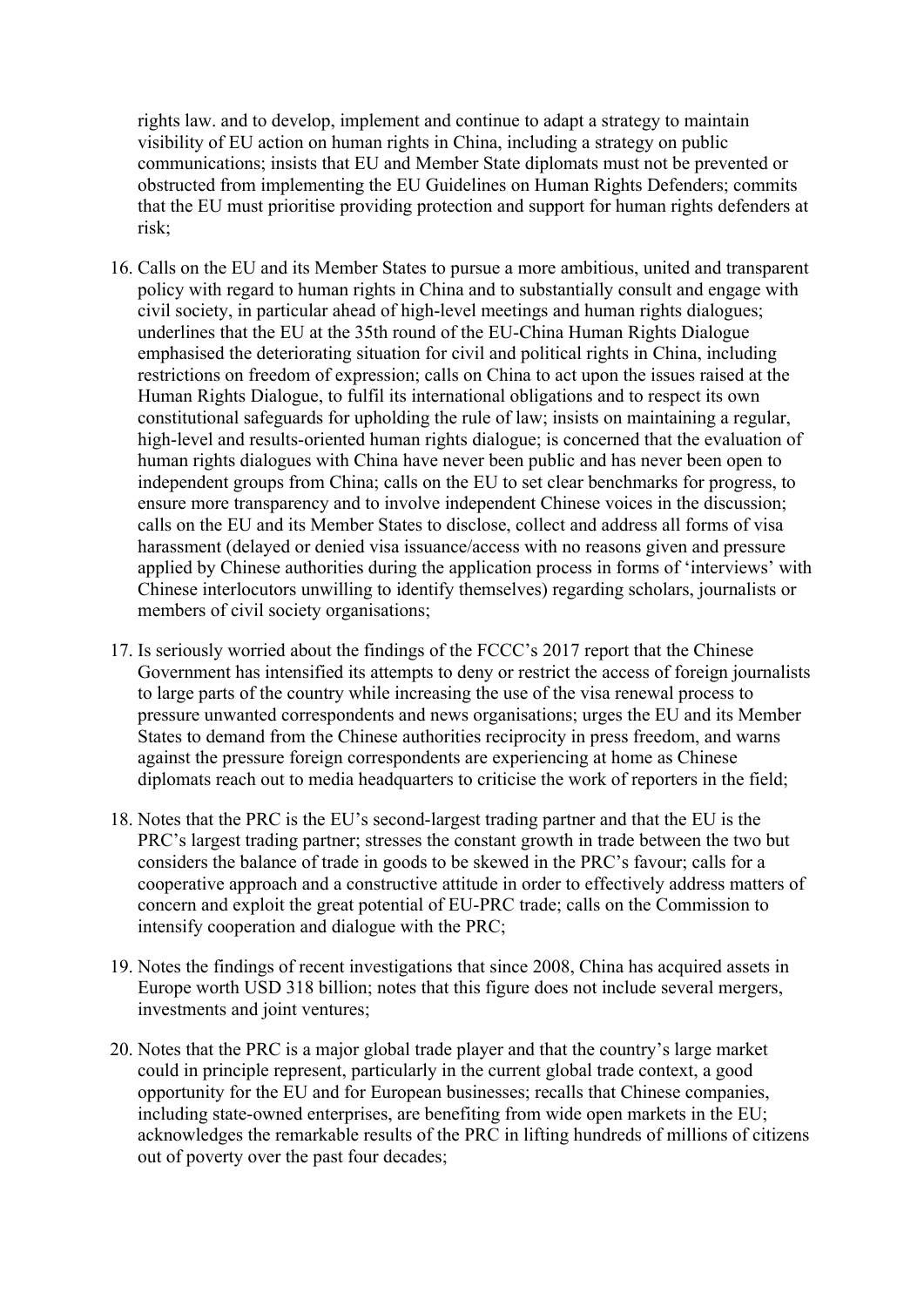- 21. Notes that EU outward foreign direct investment (FDI) in the PRC has steadily decreased since 2012, particularly in the traditional manufacturing sector, with a parallel increase in investment in high-tech services, utilities, and agricultural and construction services, while the PRC's investment in the EU has grown exponentially over the past few years; acknowledges that since 2016 the PRC has become a net investor in the EU; takes note of the fact that in 2017, 68 % of Chinese investments into Europe came from state-owned enterprises; is concerned about state-orchestrated acquisitions that might hinder European strategic interests, public security objectives, competitiveness and employment;
- 22. Welcomes the Commission's proposal on an FDI screening mechanism in the areas of security and public order, which represents one of the EU's endeavours to adapt to a changing global environment, without specifically targeting any one of the EU's international trade partners; cautions that the mechanism should not lead to protectionism in disguise; calls, nonetheless, for its swift adoption;
- 23. Welcomes the commitments made by President Xi Jinping to further open up the Chinese market to foreign investors and improve the investment environment, to complete the revision of the negative list on foreign investment and lift restrictions for European companies, and to strengthen the protection of intellectual property rights and level the playing field by making the PRC's market more transparent and better regulated; calls for the fulfilment of these commitments;
- 24. Reiterates the importance of ceasing all discriminatory practices against foreign investors; recalls, in this respect, that such reforms will benefit both Chinese and European businesses, especially micro, small and medium enterprises (MSMEs);
- 25. Calls on the Commission to promote the Union's new General Data Protection Regulation (GDPR) as a gold standard in its trade relations with China; points out the need for a systematic dialogue with China and other WTO partners on regulatory requirements relating to the digitisation of our economies and its multifaceted impact on: trade, production chains, cross-border digital services, 3D printing, consumption patterns, payments, taxes, the protection of personal data, property rights issues, the provision and protection of audiovisual services, the media and people-to-people contacts;
- 26. Calls on the PRC to accelerate the process of joining the WTO Government Procurement Agreement and to submit an accession offer so as to give European companies access to its market on an equivalent basis to the access that Chinese companies already enjoy in the EU; regrets the fact that the Chinese public procurement market remains largely closed to foreign suppliers, with European businesses suffering from discrimination and a lack of access to the Chinese market; calls on the PRC to allow non-discriminatory access to European businesses and workers on public procurement; calls on the Council to swiftly adopt the International Procurement Instrument; calls on the Commission to be vigilant against contracts awarded to foreign enterprises suspected of dumping practices and to take action where necessary;
- 27. Calls for coordinated cooperation with the PRC on the Belt and Road Initiative on the basis of reciprocity, sustainable development, good governance, and open and transparent rules, in particular as regards public procurement; regrets, in this respect, the fact that the Memorandum of Understanding signed by the European Investment Fund and the PRC's Silk Road Fund (SRF) and that signed by the European Investment Bank (EIB), the Asian Development Bank, the Asian Infrastructure Investment Bank, the European Bank for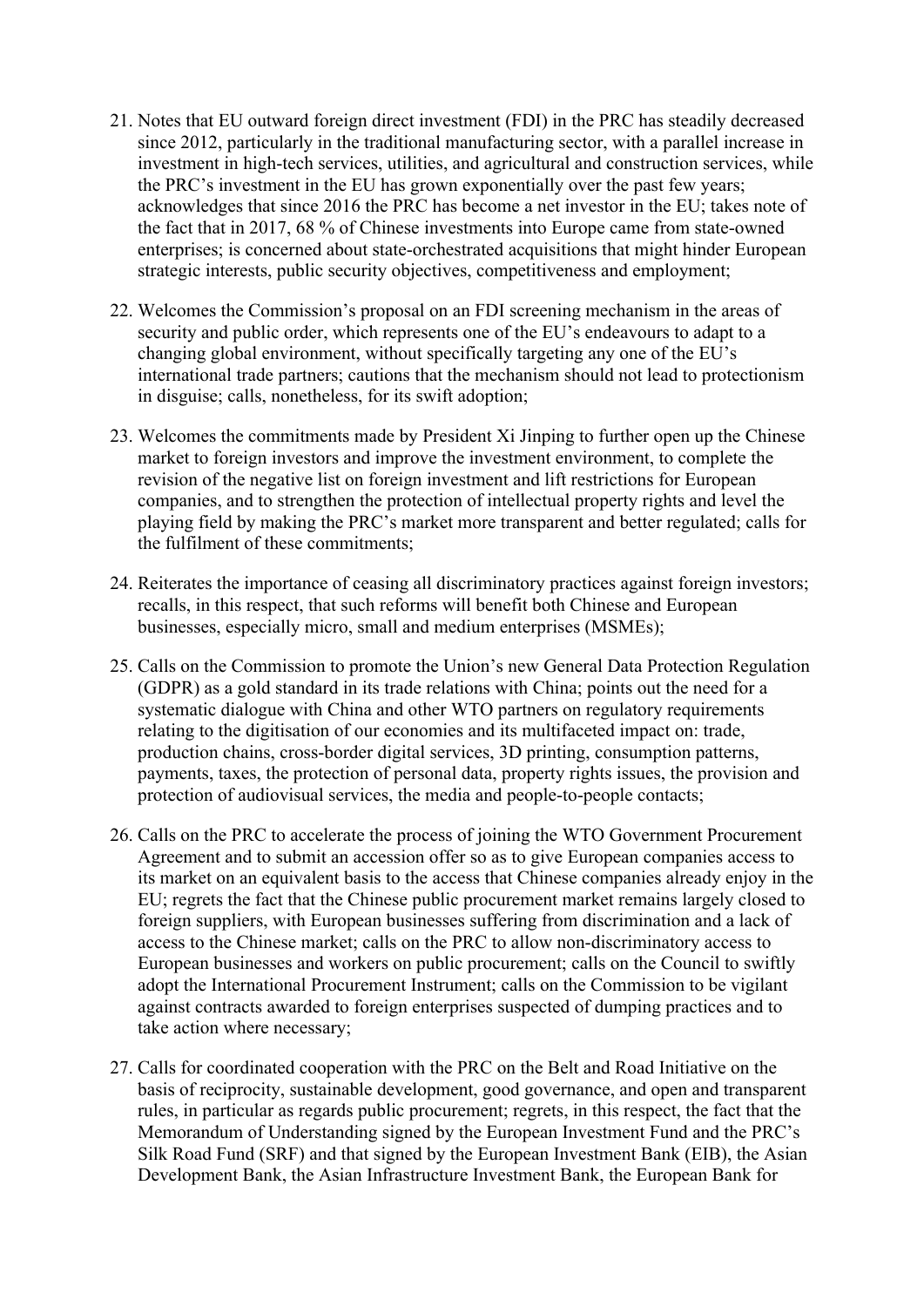Reconstruction and Development, the New Development Bank and the World Bank have not yet improved the business environment for European enterprises and workers; regrets the absence of professional sustainable impact assessments in various projects relating to Belt and Road, and underlines the importance of investment quality, particularly with regard to positive effects on employment, labour rights, environmentally sound production, and the mitigation of climate change, in line with multilateral governance and international standards;

- 28. Supports the ongoing negotiations on a comprehensive EU-PRC Investment Agreement, which were launched in 2013, and invites the PRC to engage more in this process; calls on both parties to renew their efforts to advance the negotiations, which are aimed at achieving a genuine level playing field for European businesses and workers, and to ensure reciprocity in market access, striving for specific provisions on SMEs and public procurement; calls on both parties, moreover, to seize the opportunity provided by the investment agreement to increase their cooperation in the area of environmental and labour rights, and to include a sustainable development chapter in the text;
- 29. Recalls that EU companies face a growing number of restrictive market access measures in the PRC owing to joint venture obligations in several sectors of industry and further discriminatory technical requirements, including forced data localisation and source code disclosure, and regulatory rules for foreign-owned business; welcomes, in this regard, the Notice on Several Measures on Promoting Further Openness and Active Utilisation of Foreign Investment, issued by the PRC's State Council in 2017, but regrets the absence of a timeline for achieving its goals; calls on the Chinese authorities, therefore, to swiftly materialise these commitments;
- 30. Calls for both the EU and its Member States and China to intensify cooperation to build up circular economies, as this urgent need has become even more visible following China's legitimate decision to ban imports of plastic waste from Europe; calls on both partners to intensify economic and technological cooperation in order to prevent global production chains, trade and transport, and tourism services from causing an unacceptable build-up of plastic pollution in our oceans;
- 31. Calls on the PRC to strive to play a responsible role on the global stage, with complete cognisance of the responsibilities arising from its economic presence and performance in third countries and on global markets, including by lending its active support to the multilateral rules-based trading system and the WTO; believes, in the present context of global value chains, that heightening international trade tensions should be resolved through negotiations, while reiterating the need to pursue multilateral solutions; calls, in this respect, for the fulfilment of obligations enshrined in the PRC's Accession Protocol to the WTO and the protection of its operative mechanisms; underlines the notification and transparency obligations stemming from WTO agreements as regards subsidies, and expresses concerns about the current practice of the direct or indirect subsidisation of Chinese companies; calls for coordination with major EU trading partners on joint efforts and action to tackle and eliminate state-induced market distortions affecting global trade;
- 32. Regrets the fact that the PRC, despite the completion of the procedure for reforming the European anti-dumping duties calculation methodology, has not yet withdrawn its case against the EU at the WTO appellate body;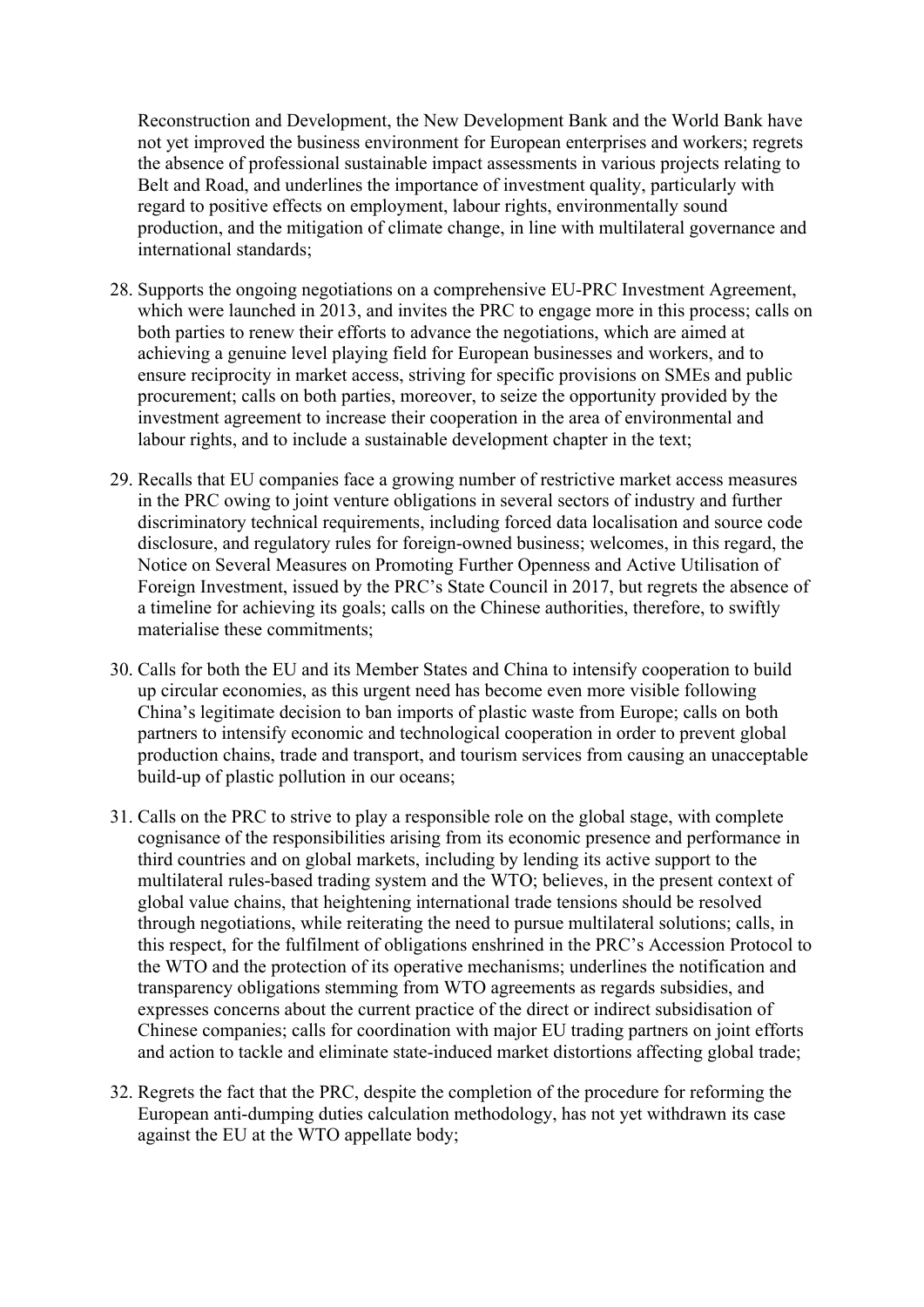- 33. Expresses concern at the escalating tariff measures being taken by China and the United States:
- 34. Expresses concern at the number of restrictions that European companies, and MSMEs in particular, continue to face in the PRC, including the 2017 Foreign Investment Catalogue and the 2017 Free Trade Zone Negative List, as well as in sectors covered by the 'Made in China 2025' plan; calls for the rapid reduction of these restrictions in order to fully harness the potential of cooperation and synergies between Industry 4.0 schemes in Europe and the 'Made in China 2025' strategy, in view of the need to restructure our production sectors towards intelligent manufacturing, including cooperation in the development and definition of respective industrial standards in multilateral fora; recalls the importance of reducing government subsidies in the PRC;
- 35. Calls on the PRC to stop making market access increasingly conditional on forced technology transfers, as stated in the European Union Chamber of Commerce's 2017 position paper on China;
- 36. Calls for the resumption of negotiations on the Environmental Goods Agreement (EGA), by building on the fruitful collaboration between the EU and the PRC in the fight against climate change and the strong joint commitment towards the implementation of the Paris Agreement; stresses the trade potential of technological cooperation on clean technologies;
- 37. Notes with concern the conclusions of the Commission's report on the protection and enforcement of intellectual property rights in third countries, which singles out the PRC as the chief concern; reiterates the need to ensure protection for the European knowledgebased economy; calls on the PRC to fight the illicit use of European licences by Chinese companies;
- 38. Calls on the Commission to provide for a European Union presence at the China International Import Expo to be held in Shanghai in November 2018, and to provide SMEs, in particular, with the opportunity to showcase their work; calls on the Commission to reach out to chambers of commerce, particularly in Member States that are currently less involved in trade with China, in order to promote this opportunity;
- 39. Expresses concern about the PRC's state measures that caused trade distortions, including industrial overcapacity in raw material sectors such as the steel and aluminium sectors, among others; recalls the commitments made at the first ministerial meeting of the Global Forum on Steel Excess Capacity in 2017 to refrain from providing market-distorting subsidies, but regrets the failure of the Chinese delegation to deliver data on capacity; calls on the PRC to fulfil its commitment to identify and disclose data on its subsidies and support measures for the steel and aluminium industries; recognises the link between global industrial overcapacity and the surge in protectionist trade measures, and continues to urge multilateral cooperation in order to address the structural concerns behind overcapacity; welcomes the proposed tripartite action by the US, Japan and the EU at WTO level;
- 40. Highlights the importance of an ambitious EU-PRC agreement on geographical indications (GIs), based on the highest international standards, and welcomes the EU-PRC 2017 joint announcement on the list of 200 Chinese and European GIs, for which protection will be the subject of negotiations; considers, however, that given that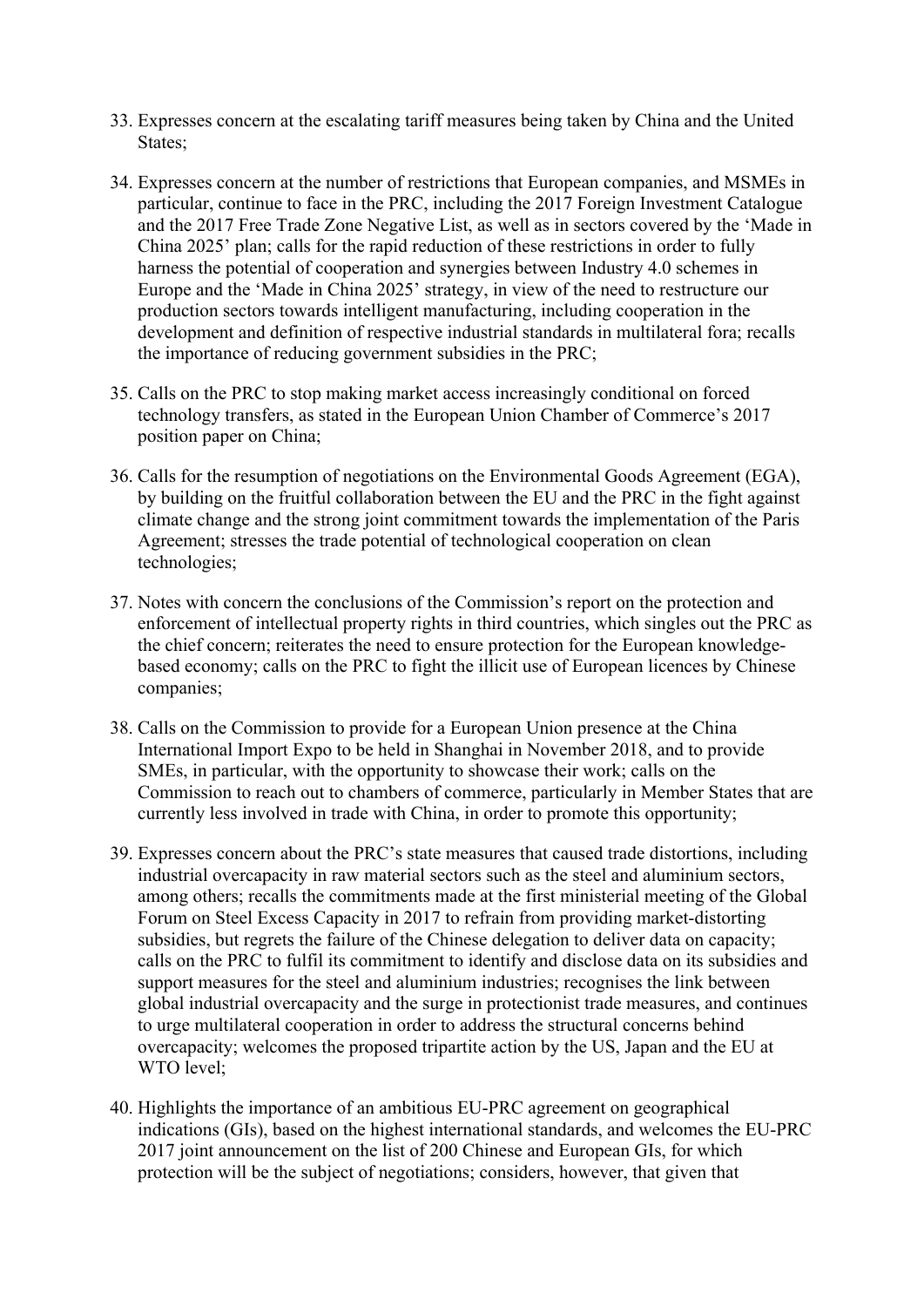negotiations were launched in 2010, the list is a very modest outcome, and regrets the lack of progress in this regard; calls for an early conclusion of negotiations and urges both parties to consider the opportunity of the upcoming EU-PRC Summit as a good occasion to score effective progress to this end; reiterates the need to cooperate further in the field of sanitary and phytosanitary (SPS) measures in order to reduce burdens on EU exporters;

- 41. Welcomes China's decision to delay by one year the implementation of new certifications for imported food and drink, which would have dramatically reduced food imports from the EU; welcomes, moreover, the delay in implementation of new standards for electric vehicles and calls for substantive dialogue and increased coordination regarding such initiatives;
- 42. Recommends that the EU and the Chinese Government launch a joint initiative within the G20 to establish a Global Forum on Aluminium Excess Capacity, with a mandate to address the entire value chain of the bauxite, alumina and aluminium industry, including raw material prices and environmental aspects;
- 43. Calls on the Commission to actively monitor the Chinese trade distortion measures, which are affecting EU companies' positions in global markets, and to take appropriate action in the WTO and other fora, including through dispute settlement;
- 44. Notes that a new Chinese foreign investment law is in the process of being drafted; urges the Chinese parties concerned to strive for transparency, accountability, predictability and legal certainty, and to take into account the proposals and expectations of the current EU-China dialogue on the trade and investment relationship;
- 45. Express concerns about the new cybersecurity law, which includes, inter alia, new regulatory barriers for foreign companies that sell telecommunications and IT equipment and services; regrets the fact that such recently adopted measures, together with the establishment of Chinese Communist Party groups within private companies, including foreign firms, and measures such as the NGO law, make the overall business environment in the PRC more hostile for foreign and private economic operators;
- 46. Notes that in 2016 the PRC's banking system surpassed that of the euro area as the world's largest; calls on the PRC to allow foreign banking enterprises to compete on an equal footing with domestic institutions and to cooperate with the EU in the area of financial regulation; welcomes the PRC's decision to reduce tariffs on 187 consumer goods and the removal of foreign ownership caps for banks;
- 47. Recalls its 2015 report on relations between the EU and the PRC, in which it called for the launch of negotiations for a bilateral investment agreement with Taiwan; points out that the Commission has on more than one occasion announced the launch of negotiations on investment with Hong Kong and Taiwan, but deems it regrettable that no such negotiations have actually begun; reiterates its support for a bilateral investment agreement with Taiwan and Hong Kong; recognises that both partners could also act as a springboard to mainland China for EU businesses;
- 48. Calls on the Commission to coordinate with the Member States and under the consultation of Parliament to formulate a unified European position and common economic strategy towards the PRC; calls on all Member States to consistently adhere to this strategy;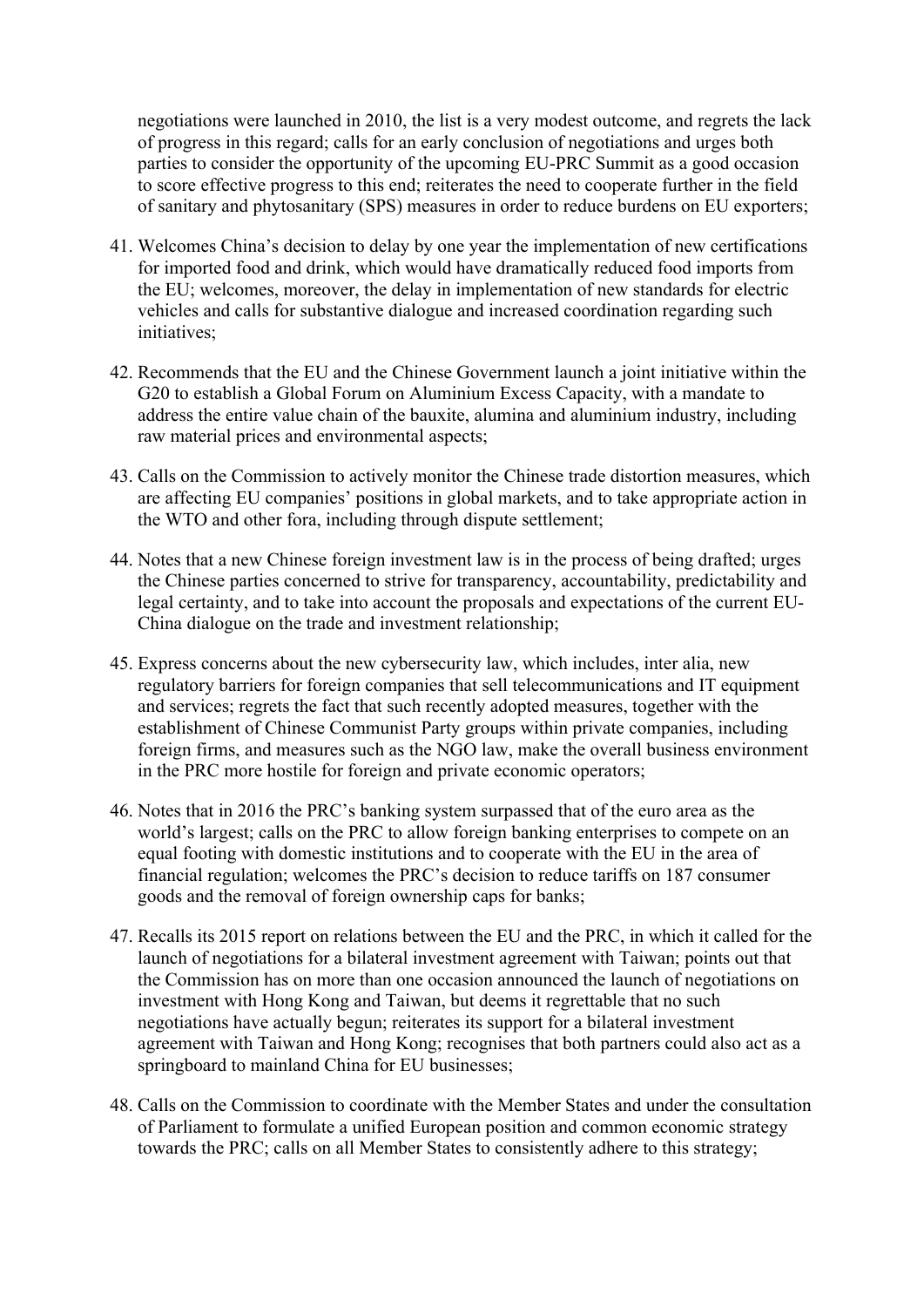- 49. Underlines the potential consequences of the proposed social credit system for the business environment, and calls for its implementation in a transparent, fair and equitable manner;
- 50. Welcomes the legislative progress in the EU on Regulation (EU) 2017/821 on supply chain due diligence obligations for Union importers of tin, tantalum and tungsten, their ores, and gold originating from conflict-affected and high-risk areas, and similar conflict minerals legislation in China aimed at ensuring that the trade in these minerals does not finance armed conflict; emphasises the need to prevent conflict minerals from being processed in our mobile phones, cars and jewellery; calls on both the Commission and the Chinese Government to set up structured cooperation to support the implementation of the new legislation and to effectively prevent global, Chinese and EU smelters and refiners from using conflict minerals, to protect mine workers, including children, from being abused, and to require EU and Chinese companies to ensure that they import these minerals and metals from responsible sources only;
- 51. Notes that at the 19th Party Congress held in October 2017 and during the last session of the NPC, General Secretary and President Xi Jinping strengthened his position of power within the party, paving the way for the unlimited extension of his mandate, and increased the control of the party organs over the state apparatus and the economy, including the setting up of party cells in foreign enterprises; notes that the corresponding overhaul of the political system of the PRC is accompanied by a further shift in political focus towards a policy based on close surveillance in all areas;
- 52. Stresses that the creation of the National Supervisory Commission, whose legal status is equal to that of the courts and the public prosecutor, is a drastic step towards merging party and state functions, as it establishes a State supervisory body that takes its orders from and shares offices and staff with the Party's Central Commission for Discipline Inspection (CCDI); is concerned about the far-ranging personal consequences of this extension of the party supervision to a large number of people, as it means that the anticorruption campaign can be expanded to prosecute not just party members but also civil servants, from managers of state-owned companies to university professors and directors of village schools;
- 53. Observes that while the Social Credit System is still under construction, blacklists of noncompliant individuals and legal entities, as well as 'red lists' for outstanding individuals and companies, form the core of the current stage of implementation, whereby the main focus is on punishing offenders on the blacklists and rewarding those on the red lists; notes that in early 2017 China's Supreme People's Court stated that more than six million Chinese nationals had been banned from flying as a result of social misdeeds; firmly rejects the public naming and shaming of blacklisted persons as an integral part of the Social Credit System; underlines the importance and necessity of a dialogue between the EU institutions and their Chinese counterparts on all serious societal consequences of the present central planning and local experiments with the Social Credit System;
- 54. Expresses concern at China's massive cyberspace surveillance systems and calls for the adoption of a regulation on enforceable privacy rights; condemns the ongoing crackdown on internet freedom by the Chinese authorities, in particular the freedom to access foreign websites, and regrets the policy of self-censorship adopted by some Western companies operating in China; recalls that eight out of the world's 25 most popular websites are blocked in China, including websites from major IT firms;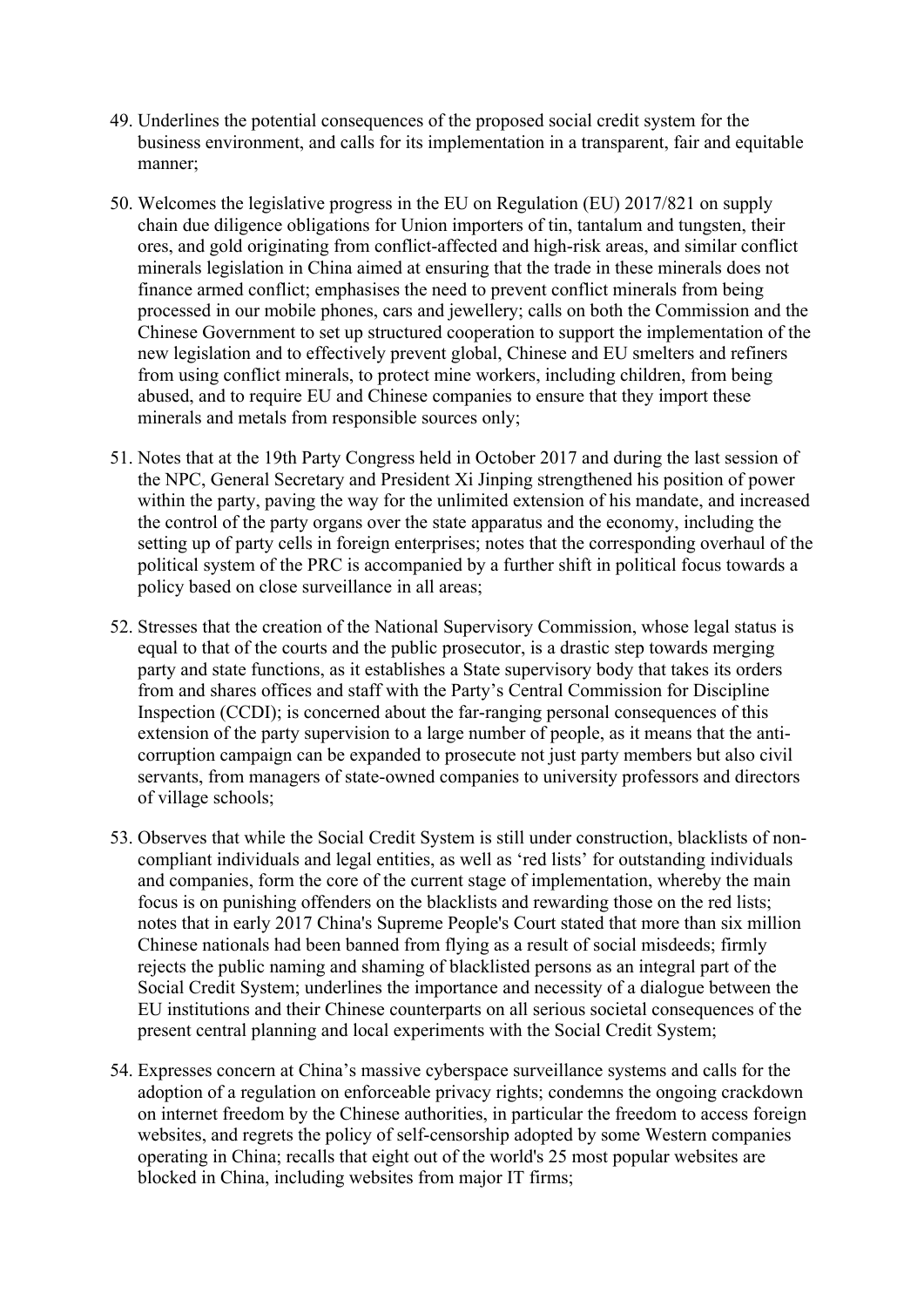- 55. Remarks that Xi's declaration about the vital importance of 'long-term stability' in Xinjiang to the success of BRI has resulted in the intensification of longstanding strategies of control augmented by a variety of technological innovations and a rapid increase in expenditure on domestic security, and the use of counter-terrorism measures to criminalise dissent and dissident individuals via the application of a broad definition of terrorism; is concerned by the state's implementation of measures to ensure the 'comprehensive supervision' of the region via installation of China's 'Skynet' electronic surveillance in major urban areas, installations of GPS trackers in all motor vehicles, use of facial recognition scanners at checkpoints and at train and petrol stations, and a blood-collecting effort by Xinjiang's police to further expand China's DNA database; expresses its deepest concern at the sending of thousands of Uyghurs and ethnic Kazakhs to political 'reeducation camps' based on analysis of the data harvested through a system of 'predictive policing', including for having travelled abroad or being adjudged to be too religiously devout; judges that Xi's proclamation that BRI will 'benefit people across the whole world' as it will be based on the 'Silk Road spirit' of 'peace and cooperation, openness and inclusiveness' is far removed from the reality confronting Uyghurs and ethnic Kazakhs in Xinjiang; urges the Chinese authorities to free those reportedly detained for their beliefs or cultural practices and identities;
- 56. Stresses that the institutional and financial strengthening of China's diplomacy reflects the high priority given by Xi Jinping to foreign policy as part of his vision to turn China into a global power by 2049; notes that the shifting of responsibility for foreign affairs, made during the last session of the NPC, proves the growing role of foreign policy in the Party's decision-making process; underlines the fact that the establishment of the State International Development Cooperation Agency expresses the great importance that Xi's leadership attaches to bolstering its global security interests through economic means, for example by 'better serving' BRI; concludes, therefore, that over the next five years China will be more present and more engaged overseas, with diplomatic and economic initiatives to which the EU and its Member States must find common answers and strategies;
- 57. Stresses the importance of ensuring peace and security in the South and East China Seas for stability in the region; underlines the importance of ensuring freedom and safety of navigation in the region for many Asian and European states; notes that structures completed over the last year on land features in both the Spratlys and Paracels in the South China Sea include large hangars along 3 km-long airstrips, hardened shelters for missile platforms, large underground storage areas, many administrative buildings, military jamming equipment, large networks of high frequency and over-the-horizon radar and sensor arrays, and that this points to a phase of consolidation and further build-up of far-reaching surveillance and military capabilities, while further militarisation of the islands through placement of even more advanced military platforms might be reserved as potential retaliation to fresh legal actions or expanded international naval presence; calls on China and ASEAN to speed up consultations on a Code of Conduct for the peaceful resolution of disputes and controversies in this area; insists that the issue should be solved according to international law under the United Nations Convention on the Law Of the Sea (UNCLOS); underlines that the EU and its Member States, as contracting parties to UNCLOS), acknowledge the award rendered by the Arbitral Tribunal; reiterates its call on China to accept the Tribunal's award; underlines that the EU would like to maintain the international order based upon the rule of law;
- 58. Is strongly concerned about the shrinking space for civil society since Xi Jinping rose to power in 2012, especially in view of the Overseas NGO Management Law which entered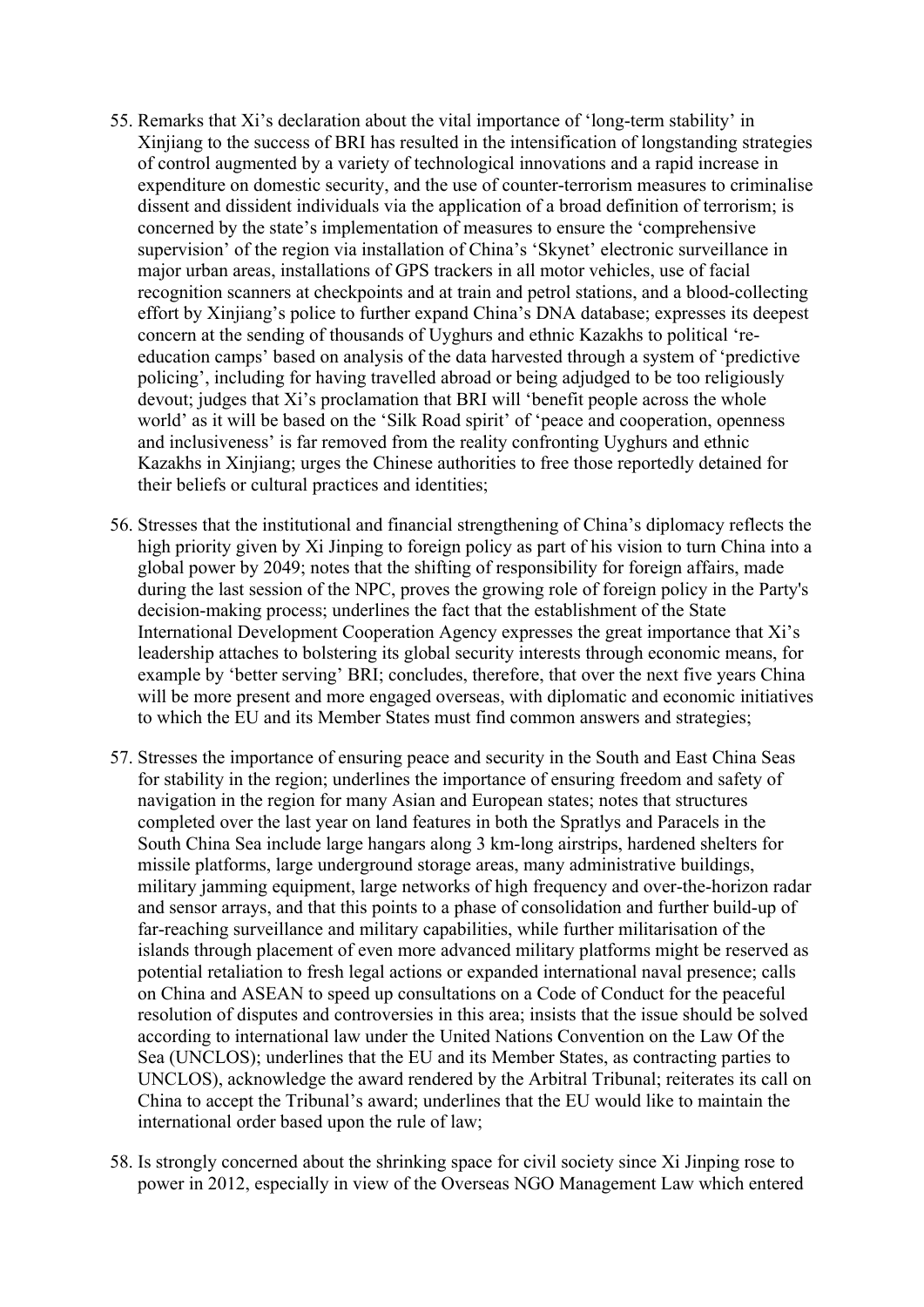into force on 1 January 2017, putting all foreign NGOs, including thinktanks and academic institutions, under an increased administrative burden and economic pressure and under the strict control of a Supervisory Unit affiliated with the Ministry of Public Security, with a strongly negative impact on their operations and funding; expects that European NGOs enjoy in China the same liberties that China's NGOs enjoy in the EU; calls on the Chinese authorities to repeal restrictive legislation such as the Overseas NGO Law, which is inconsistent with the right to freedom of association, opinion and expression;

- 59. Insists that the Chinese authorities must guarantee that all those in detention must be treated in accordance with international norms and provided with access to legal counsel and medical treatment, in line with the UN Body of Principles for the Protection of All Persons under Any Form of Detention or Imprisonment;
- 60. Encourages China, as the 20th anniversary of its signature to the International Covenant on Civil and Political Rights approaches, to ratify it and to ensure its full implementation, including by ending all abusive practices and adapting its legislation as necessary;
- 61. Condemns the use of the death penalty, recalling that China has executed more people than all other countries combined and in 2016 the country carried out about 2 000 death sentences; urges China to shed light on the scale of executions in the country and to ensure judicial transparency; calls for the EU to increase its diplomatic efforts and demand respect for human rights and the abolition of the death penalty;
- 62. Is strongly concerned that the main content of the new religious regulations will result in all religions and non-religious ethical associations, whether authorised or unauthorised, being given certain labels by the Chinese Government; underlines the fact that there are many congregations of the house churches in China who refuse to join the party- and state-sanctioned Three-Self Patriotic Movement Committee and the Christian Council for theological reasons; calls on the Chinese Government to allow the many house churches which are willing to register to do so directly with the government's Department of Civil Affairs, so that their rights and interests as social organisations will be protected;
- 63. Urges China to review its policies in Tibet; calls on China to review and amend the laws, regulations and measures passed in recent years that severely limit the exercise of civil and political rights of Tibetans, including their freedom of expression and their religious freedom; urges the Chinese leadership to pursue development and environmental policies that respect the economic, social and cultural rights of Tibetans and are inclusive of local populations, in line with the United Nations Sustainable Development Goals; calls on the Chinese government to investigate the ongoing cases of enforced disappearances, torture and ill-treatment of Tibetans and to respect their rights to freedom of association, peaceful assembly and freedom of religion and belief, in line with international human rights standards; stresses that the degradation of human rights in Tibet must be systematically raised at each EU-China Summit; calls for the resumption of a constructive and peaceful dialogue between the Chinese authorities and representatives of the Tibetan people; urges China to give EU diplomats, journalists and citizens unfettered access to Tibet in reciprocity to the free and open access to the entire territories of the EU Member States that Chinese travellers enjoy; calls on the Chinese authorities to allow Tibetans in Tibet to travel freely and to respect their right to freedom of movement; urges the Chinese authorities to allow independent observers, including the United Nations High Commissioner for Human Rights, to access Tibet; urges the EU institutions to take the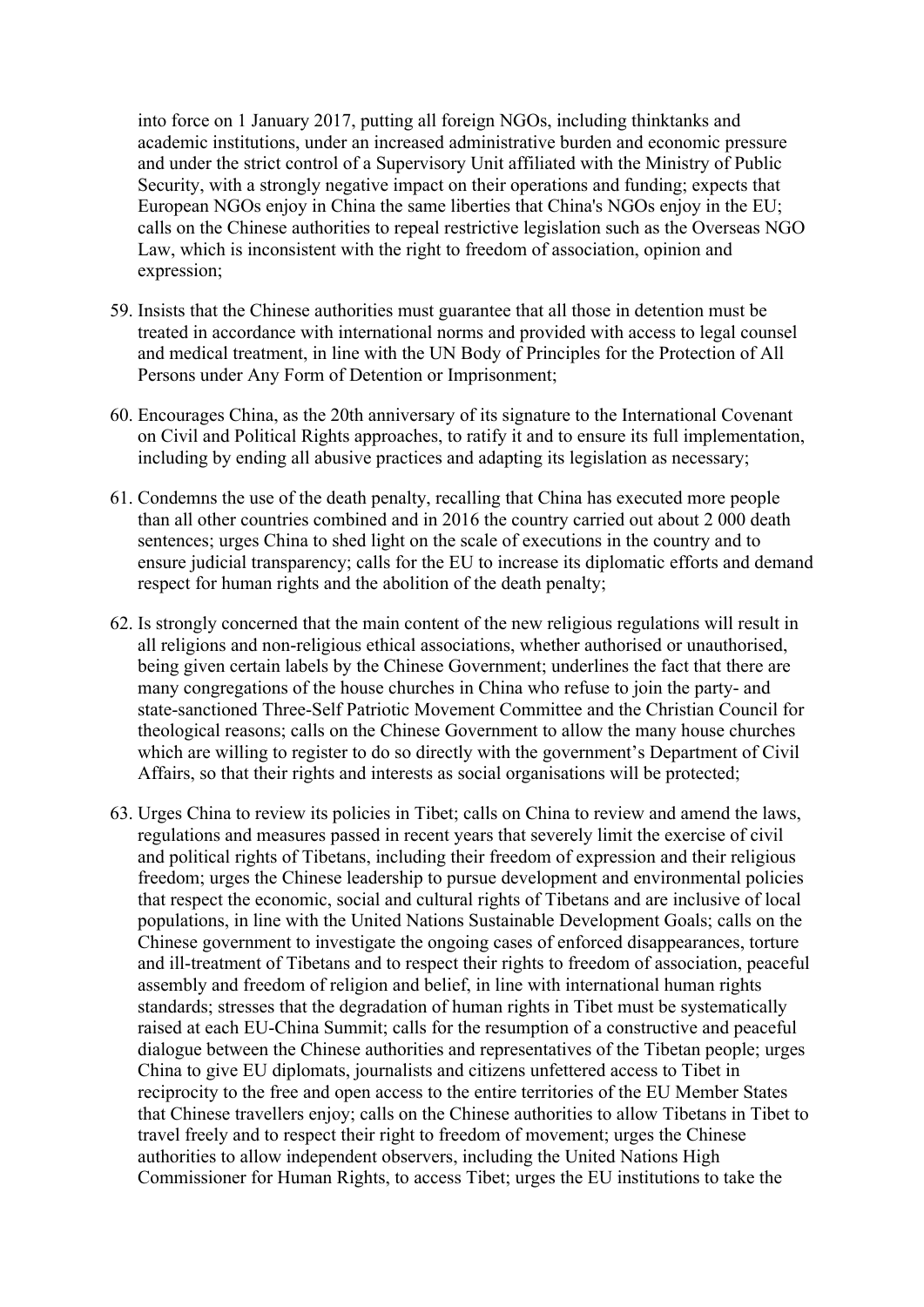issue of access to Tibet into serious consideration in the discussions on the EU-China visa facilitation agreement;

- 64. Notes that the Annual Report 2017 on the Hong Kong Special Administrative Region (SAR) by the High Representative of the Union for Foreign Affairs and Security Policy and the European Commission concludes that despite some challenges, overall the 'one country, two systems' principle worked well, that the rule of law prevailed and free speech and freedom of information are generally respected, but that this report also voices concerns about the gradual erosion of the 'one country, two systems' principle, giving rise to legitimate questions about its implementation and Hong Kong's high degree of autonomy in the long term; underlines that the Annual Report observes that two negative trends regarding free speech and freedom of information became more pronounced, namely self-censorship when reporting on China's domestic and foreign policy developments and pressure on journalists; fully supports the encouragement of the EU to the Hong Kong SAR and the Central Government authorities to resume electoral reform in line with the Basic Law and to reach agreement on an electoral system that is democratic, fair, open and transparent; underlines that the people of Hong Kong have a legitimate right to continue to rely on a judiciary which is trusted, the prevalence of the rule of law and low levels of corruption, transparency, human rights, freedom of opinion, and high standards of public health and safety; underlines that the full respect of Hong Kong's autonomy could provide the model for a process of deep democratic political reforms in China and the gradual liberalisation and opening of Chinese society;
- 65. Calls for the EU and its Member States to do their utmost to urge the PRC to refrain from further military provocation towards Taiwan and endangering peace and stability in the Taiwan Strait; emphasises that all cross-strait disputes should be settled by peaceful means on the basis of international law; expresses its concern about the unilateral decision by China to start using new flight routes above the Taiwan Strait; encourages the resumption of official dialogues between Beijing and Taipei; reiterates its consistent support for Taiwan's meaningful participation in international organisations, such as the World Health Organisation (WHO) and the International Civil Aviation Organisation (ICAO), where Taiwan's continuous exclusion is not in line with the EU's interests;
- 66. Recalls that as North Korea's biggest trade partner and main source of food and energy, China continues to play an instrumental role in addressing North Korea's globally threatening provocations together with the international community; welcomes, therefore, China's recent inclination to uphold some of the international sanctions against Pyongyang, including suspending coal imports from North Korea and restricting financial activities of North Korean individuals and businesses, as well as trade restrictions on textiles and seafood; also welcomes Beijing's efforts to establish dialogue with Pyongyang; urges the EU to speak with unity on China in order to play a constructive role in supporting the upcoming inter-Korean summit as well as the North Korea-US summit, with a view to actively assisting with the verifiable denuclearisation of North Korea and the establishment of permanent peace on the Korean peninsula;
- 67. Commends China for adhering to the sanctions against North Korea; calls on China to constructively contribute to the resolving of the situation in the Korean peninsula and to continue applying sanctions against North Korea until it has made significant progress in giving up its nuclear weapons, changing its rhetoric vis-à-vis South Korea and Japan and starting to uphold human rights;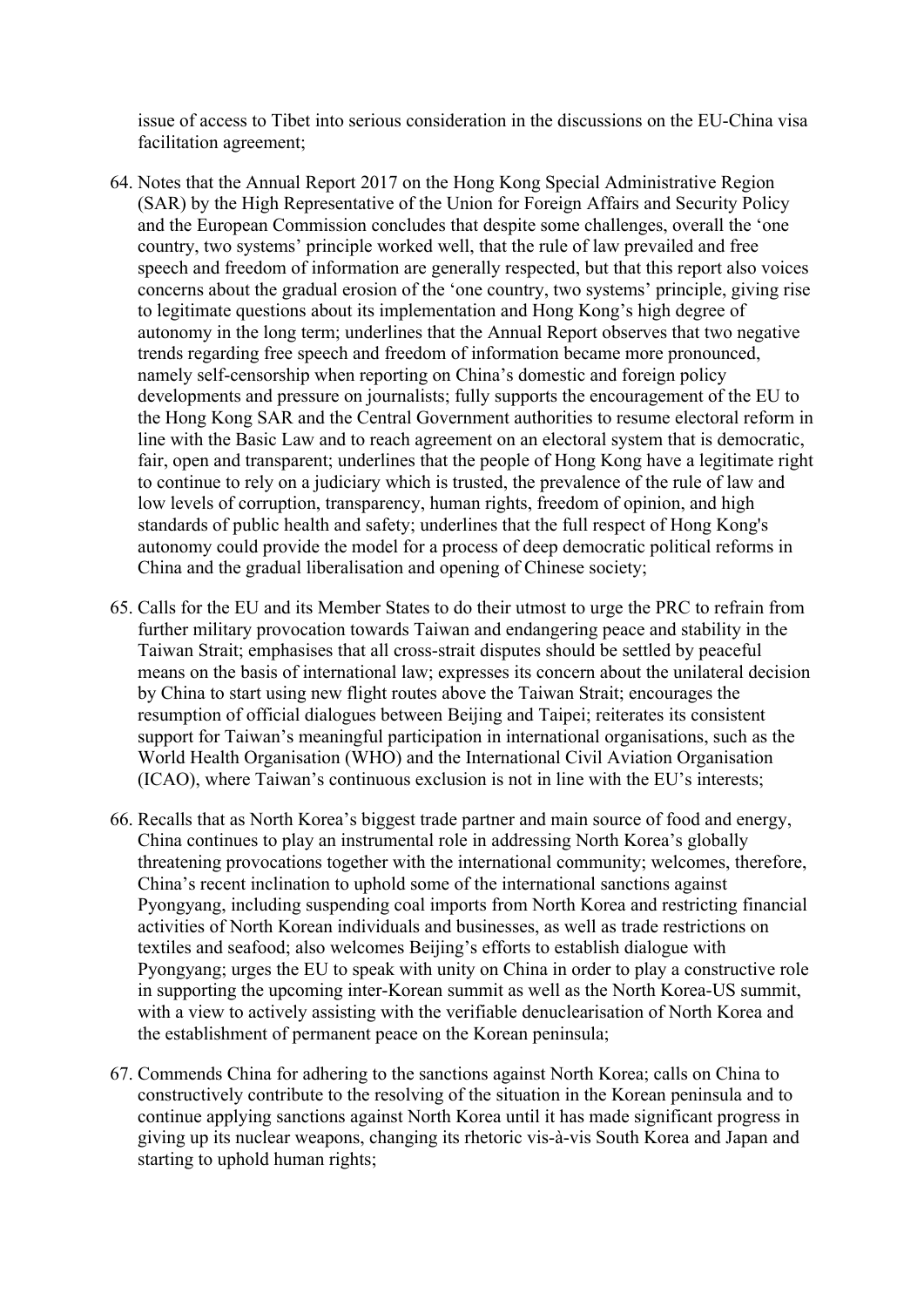- 68. Underlines the importance of China's efforts to achieve peace, security and stability in the Korean peninsula;
- 69. Welcomes China's contributions to United Nations and African Union peacekeeping; remarks that the EU aims to reinforce its engagement with China on foreign policy and security issues by encouraging China to mobilise its diplomatic and other resources to support international security, and to contribute to peace and security in the EU's neighbourhood based on international law; notes that the cooperation with China in the field of export control, disarmament, non-proliferation issues and the denuclearisation of the Korean peninsula is essential to ensure stability in the East Asia region;
- 70. Welcomes China's aim to develop into a sustainable economy; stresses that the EU can support China's economic reform programme with its know-how; underlines that China is a key partner for the EU with regard to tackling climate change and global environmental challenges; aims to work together with China to speed up the implementation of the Paris Climate Agreement;
- 71. Welcomes the reforms undertaken by China since the launch of its 'ecological civilisation' approach; considers the special status granted to environmental NGOs in courts, audits of the environmental impact of the work of officials, and high investment in electro-mobility and clean energy as reforms in the right direction;
- 72. Welcomes China's 2016 action plan to tackle antimicrobial resistance; stresses the importance of cooperation between China, which accounts for half the world's annual antimicrobial drug consumption, and the EU in tackling this global threat; insists that animal welfare provisions should be included in bilateral EU-China trade agreements;
- 73. Takes note of China's decision to ban imports of solid waste, which highlights the importance of the process of designing, producing, repairing, reusing and recycling products, with a particular emphasis on the production and use of plastic; recalls China's recent attempt to ban exports of rare earth elements, and asks the Commission to take into consideration the interdependence of the global economies when prioritising EU policies;
- 74. Believes that there would be scope, an interest in and a need for the EU and ASEAN to work together to develop a joint circular economy strategy; believes China could play a key role in taking this initiative forward in ASEAN;
- 75. Argues that China and the European Union will benefit from promoting sustainability in their economies and from developing a multi-sector sustainable and circular bioeconomy;
- 76. Welcomes the agreement to increase cooperation on research and innovation in flagship initiatives such as those on food, agriculture and biotechnologies, environment and sustainable urbanisation, surface transport, safer and greener aviation and biotechnologies for environment and human health that were agreed upon during the 3rd EU-China Innovation Cooperation Dialogue in June 2017 and the corresponding Roadmap for EU-China science and technology (S&T) cooperation from October 2017; calls on the EU and China to continue these efforts and to put the results of the research and development projects into practice;
- 77. Points out that the EU and China are heavily dependent on fossil fuels and together account for around a third of total global consumption, which places China at the top of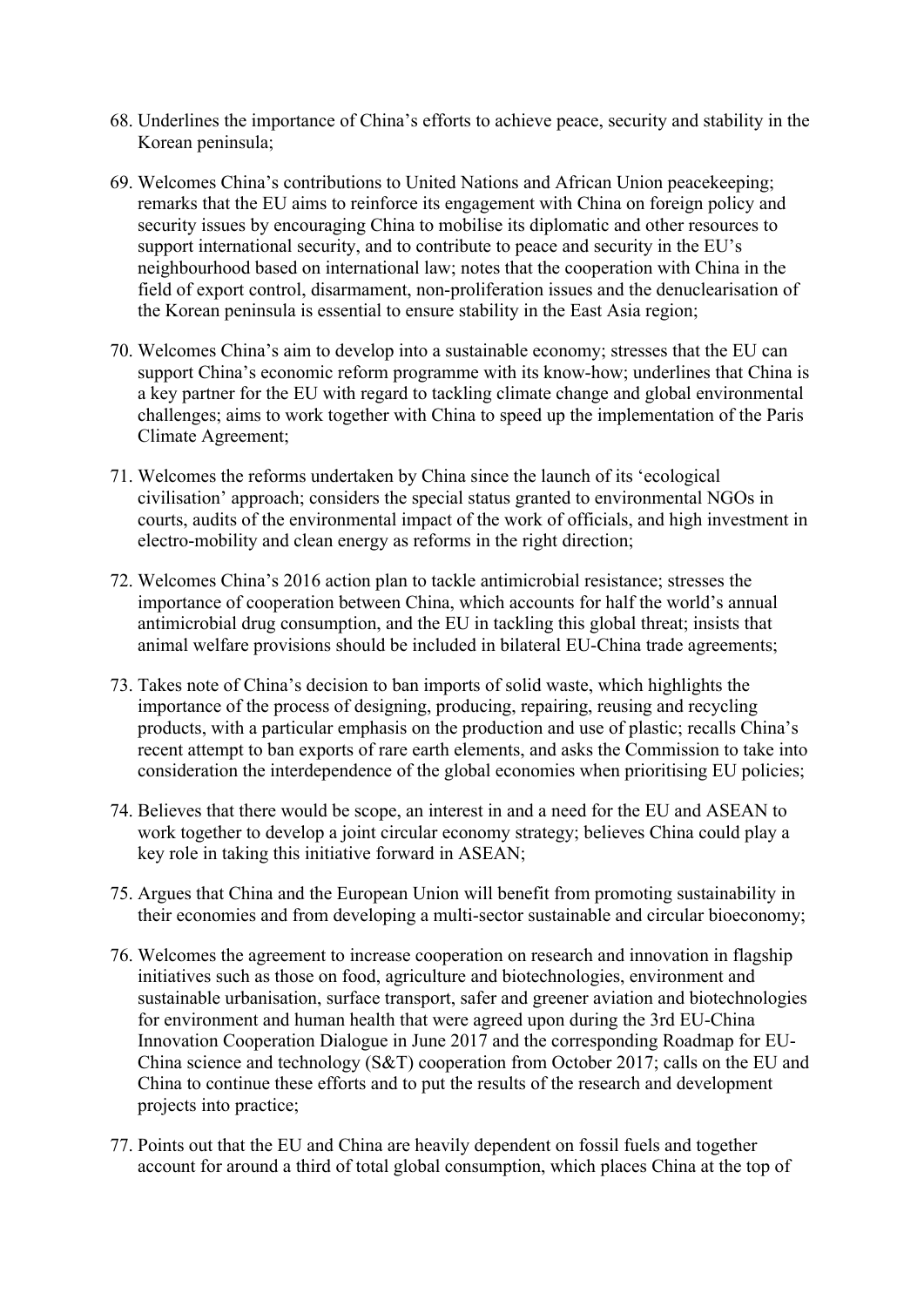the World Health Organisation (WHO) ranking for deadly outdoor air pollution; stresses that increased trade in bioeconomy products made from renewable materials can help reduce the fossil dependency of China's and the Union's economies; calls for the EU and China to deepen their relations in other areas of mitigation of greenhouse gas emissions such as electric mobility, renewable energies and energy efficiency, to continue and broaden the EU-China Roadmap on energy cooperation beyond 2020, and to intensify joint efforts on developing instruments for green finance, especially climate finance; calls for China and the EU to explore and engage in the advance planning and development of cross-border electricity transmission lines, using high-voltage direct current technology to make renewable energy sources more accessible;

- 78. Encourages the EU and China to continue their partnership on sustainable urbanisation, including in areas such as clean transport, air quality improvement, the circular economy and ecodesign; stresses the need for further environmental protection measures, bearing in mind that more than 90 % of cities do not comply with the national standard of PM 2.5 air pollution concentration and that in China more than one million people die each year from diseases linked to air pollution;
- 79. Underlines the mutual interest of the EU and China in promoting low-carbon development and addressing greenhouse gas (GHG) emissions in transparent, public and well-regulated energy markets; believes in the value of strategic EU-China partnerships as necessary for the implementation of the Paris Agreement and for the effective combating of climate change; calls on the EU and China to use their political weight to advance the implementation of the Paris Agreement as well as of the 2030 Agenda on Sustainable Development and the Sustainable Development Goals (SDGs), and urges a cooperative approach at the Conference of Parties of the UNFCCC as well as at the High-level Political Forum of the UN; calls on both sides to adopt a joint statement on climate action to demonstrate their shared commitment to a strong implementation of the Paris Agreement and active participation in the 2018 Talanoa Dialogue as well as at COP24; encourages both sides to play a responsible role in international negotiations by contributing to the objective to limit global warming through their respective internal climate policies, as well as by making financial contributions to reach the goal of providing USD 100 billion annually by 2020 for mitigation and adaptation;
- 80. Welcomes the launch of the nationwide emissions trading system in China in December 2017; takes note of the successful cooperation during the preparation phase between China and the EU enabling the launch; recognises the willingness of the Chinese leadership to reduce GHG emissions, and looks forward to the results of the ongoing work on monitoring, reporting and verification, which is key to the good functioning of the system; stresses the importance of economy-wide action on climate change, and welcomes the intention to expand its coverage to include industrial sectors and improve the trading arrangements of the system; calls on the EU and China to continue their partnership within the cooperation project for the development of China's carbon market, for it to become an effective instrument that creates meaningful incentives for emission reduction and further aligning it to the EU emissions trading system; calls on both sides to further promote carbon pricing mechanisms in other countries and regions, by using their own experiences and expertise and by exchanging best practice as well as engaging in efforts to build up cooperation between existing carbon markets in order to work towards a global level playing field;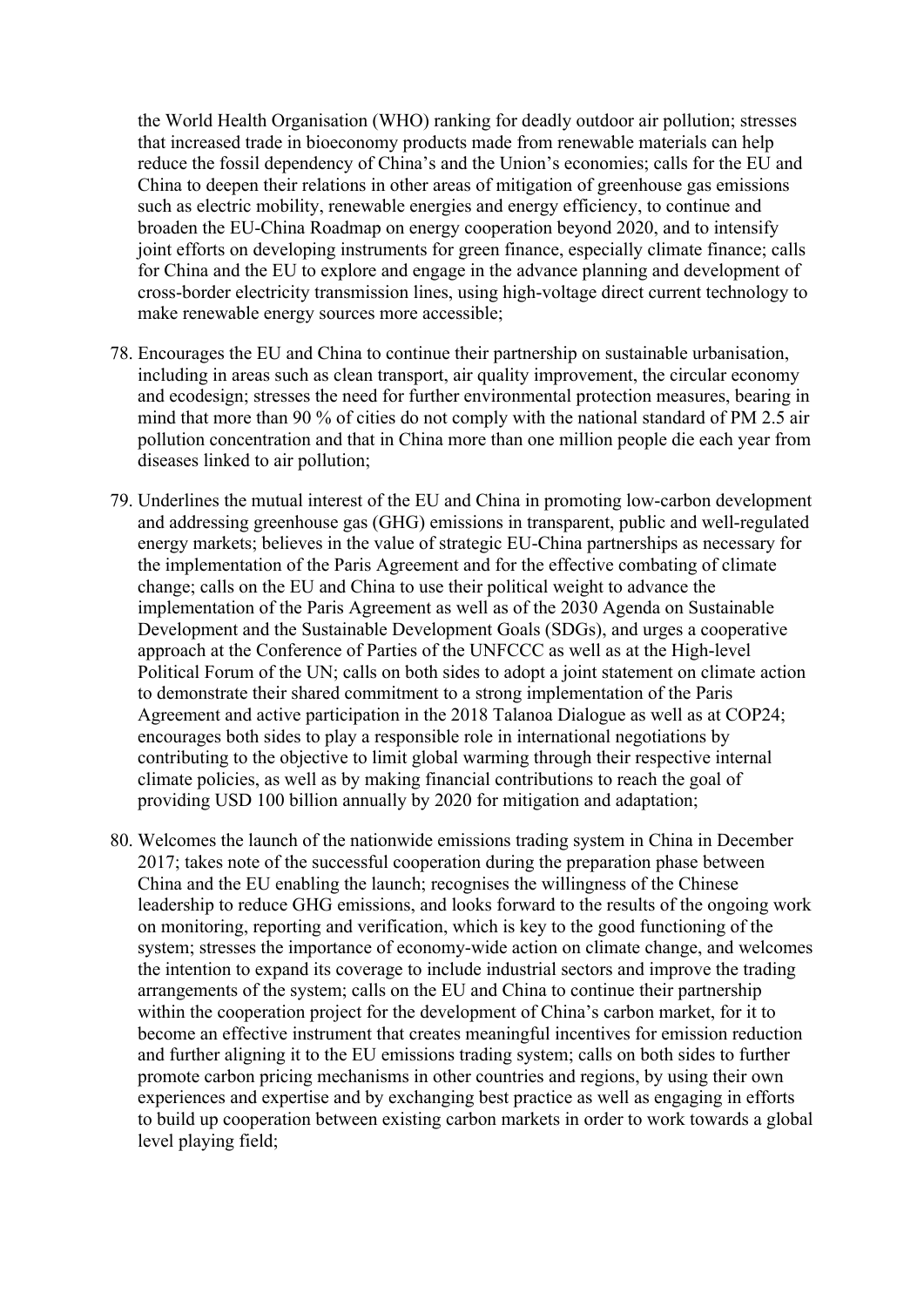- 81. Hopes that China will uncouple economic growth from ecological degradation, by incorporating biodiversity protection into its ongoing global strategies, facilitating the achievement of the UN 2030 Agenda for Sustainable Development and the SDGs, and implementing the ivory trade ban effectively; acknowledges the work done by the EU-China Bilateral Coordination Mechanism (BCM) on Forest Law Enforcement and Governance (FLEG) to tackle illegal logging globally; urges China, however, to investigate the significant undocumented trade in timber between the FLEGT Voluntary Partnership Agreement signatory states and China;
- 82. Recommends the adoption of mandatory Chinese policy guidelines on responsible overseas forestry investments to be implemented jointly with the supplier countries, involving Chinese companies in tackling the illegal timber trade;
- 83. Welcomes the fact that China and the EU have signed a Memorandum of Understanding (MOU) on water policy, with the aim of enhancing dialogue on the development and enforcement of legislation to protect water; strongly supports the September 2017 Turku Declaration signed by the EU and China, which stressed that good water governance should give priority to ecology and green development, to putting water conservation in a prominent position and to restoring water ecosystems; underlines that the MOU on establishing an EU-China Water Policy Dialogue not only enriches the contents of China-EU strategic partnership, but also specifies the direction, scope, methodology and financial arrangements for cooperation;
- 84. Recognises the key role of the Commission-funded cooperation project between European and Chinese organisations, implemented in 2014-2017 under the auspices of the Instrument for Nuclear Safety Cooperation (INSC), in assessing the standards and arrangements for radiological and nuclear emergency management in China and in enhancing the capabilities of the Chinese Nuclear Power Technology Research Institute in the area of severe accident management guidelines;
- 85. Encourages Chinese and European investors to adopt better global standards of social and environmental responsibility and to improve the safety standards of their extractive industries worldwide; reiterates that, with regard to negotiations on a Comprehensive Agreement on Investment (CAI) with China, the European Union must lend support to sustainable development initiatives by encouraging responsible investment and promoting core environmental and labour standards; asks the Chinese and European authorities to put in place incentives to encourage Chinese and European mining companies to conduct their activities in developing countries in conformity with international human rights standards and to encourage investment in capacity-building for knowledge and technology transfer and local recruitment;
- 86. Welcomes the announcement by China in the context of the One Planet Summit in December 2017 to make the environmental impacts of companies in China and of Chinese investment abroad more transparent; is concerned that infrastructure projects such as the One Belt One Road (OBOR) Initiative by China might have a negative impact on the environment and climate and could lead to the increased use of fossil fuels in other countries involved or affected by the infrastructure development; calls for the EU institutions and Member States to perform environmental impact assessments and to include sustainability clauses in any cooperation project within the OBOR framework; insists on the establishment of a joint committee, composed of representatives of involved countries and third parties, to supervise the impact on the environment and climate;